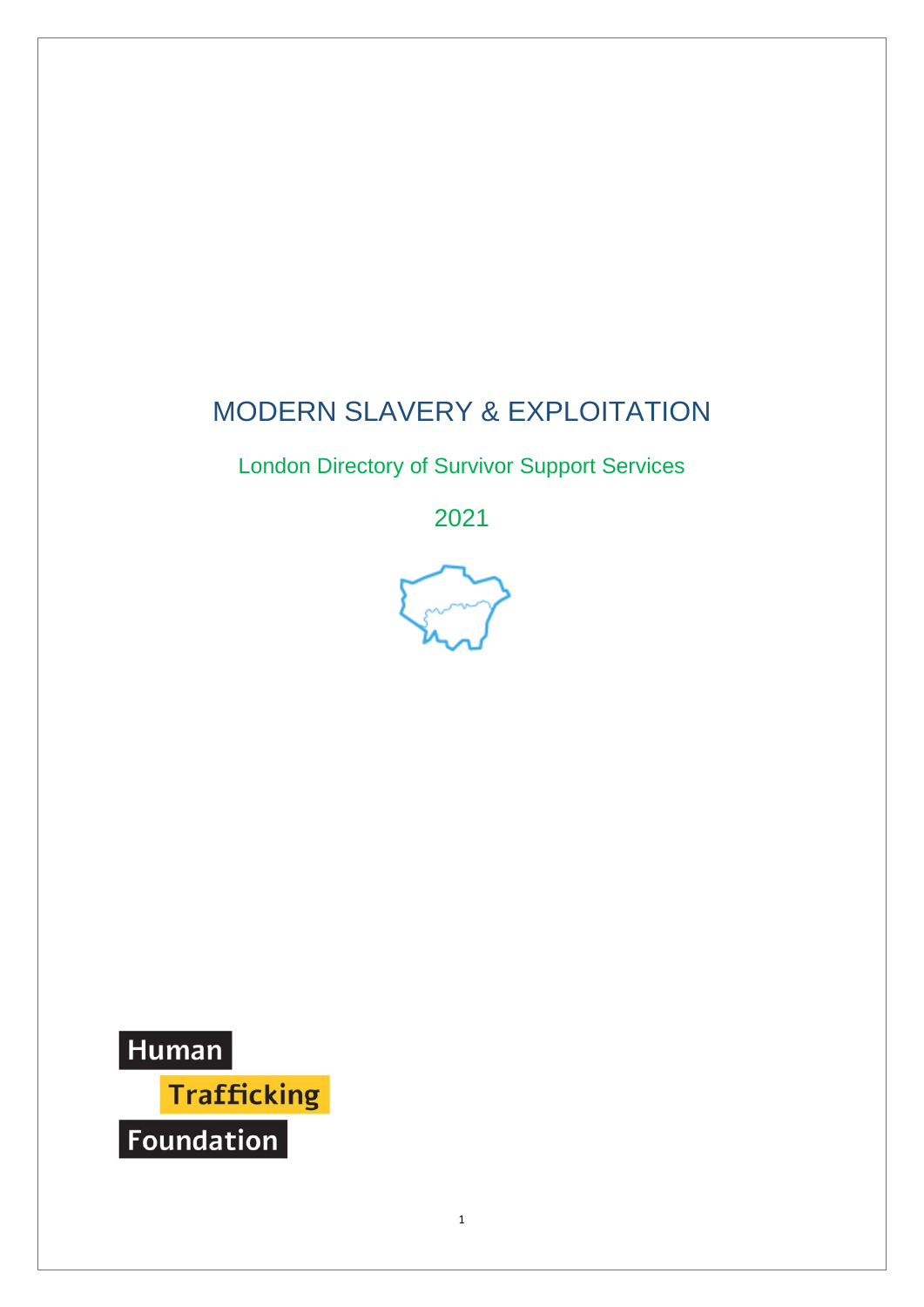

# **Contents**

|--|

### **Support Provided**

### **Forms of Exploitation**

### **Specialist Services**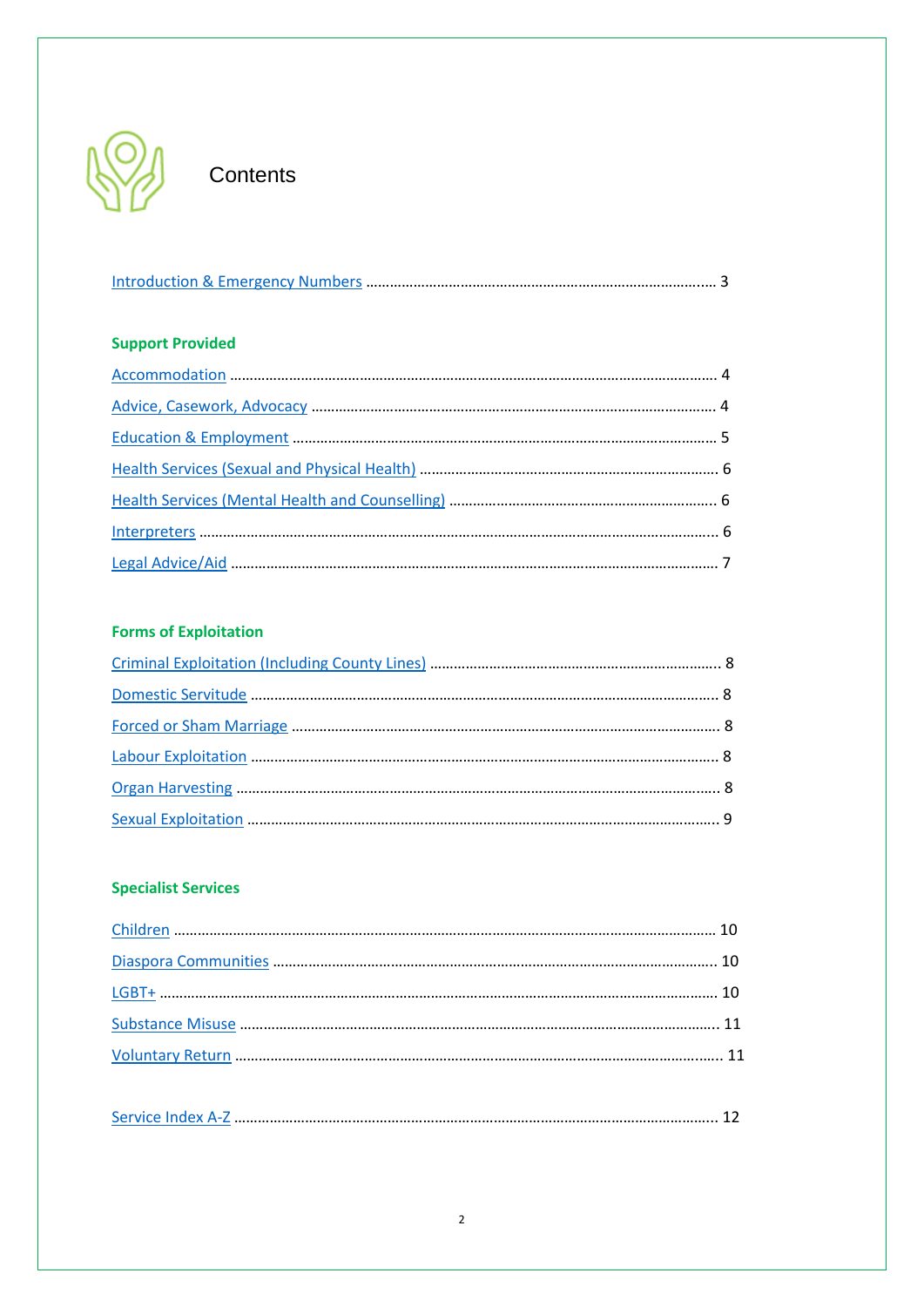<span id="page-2-0"></span>

This directory has been created to support those working in the anti-trafficking sector in London.

The following sections have been categorised by the support services provided and the specialised groups they are tailored to. Each entry details the service offered by an organisation that falls under the heading, but the full list of services will be shown within the Services A-Z index. The Service Index A-Z is where all organisations' contact information, further details on services, eligibility and referral processes can be found. To go directly to the organisation in the Service A-Z index click on the underlined heading.

Organisations that do not offer frontline support to service users can be found in the Service A-Z.

All organisations have been contacted and have confirmed the services they offer. If any information needs updating, or services are missing please contac[t info@humantraffickingfoundation.org.](mailto:info@humantraffickingfoundation.org)



#### **Emergency Services**

If someone is in immediate danger, always call 999.

#### **Modern Slavery Helpline**

Help and advice about Modern Slavery 08000 121 700 (Open 24/7)

#### **The Salvation Army**

Prime contractor for managing support for adult victims of modern slavery in England and Wales who consent to entering the National Referral Mechanism. Can also provide emergency accommodation to victims of modern slavery who are destitute.

Confidential referral line: 0800 808 3733 (Open 24/7)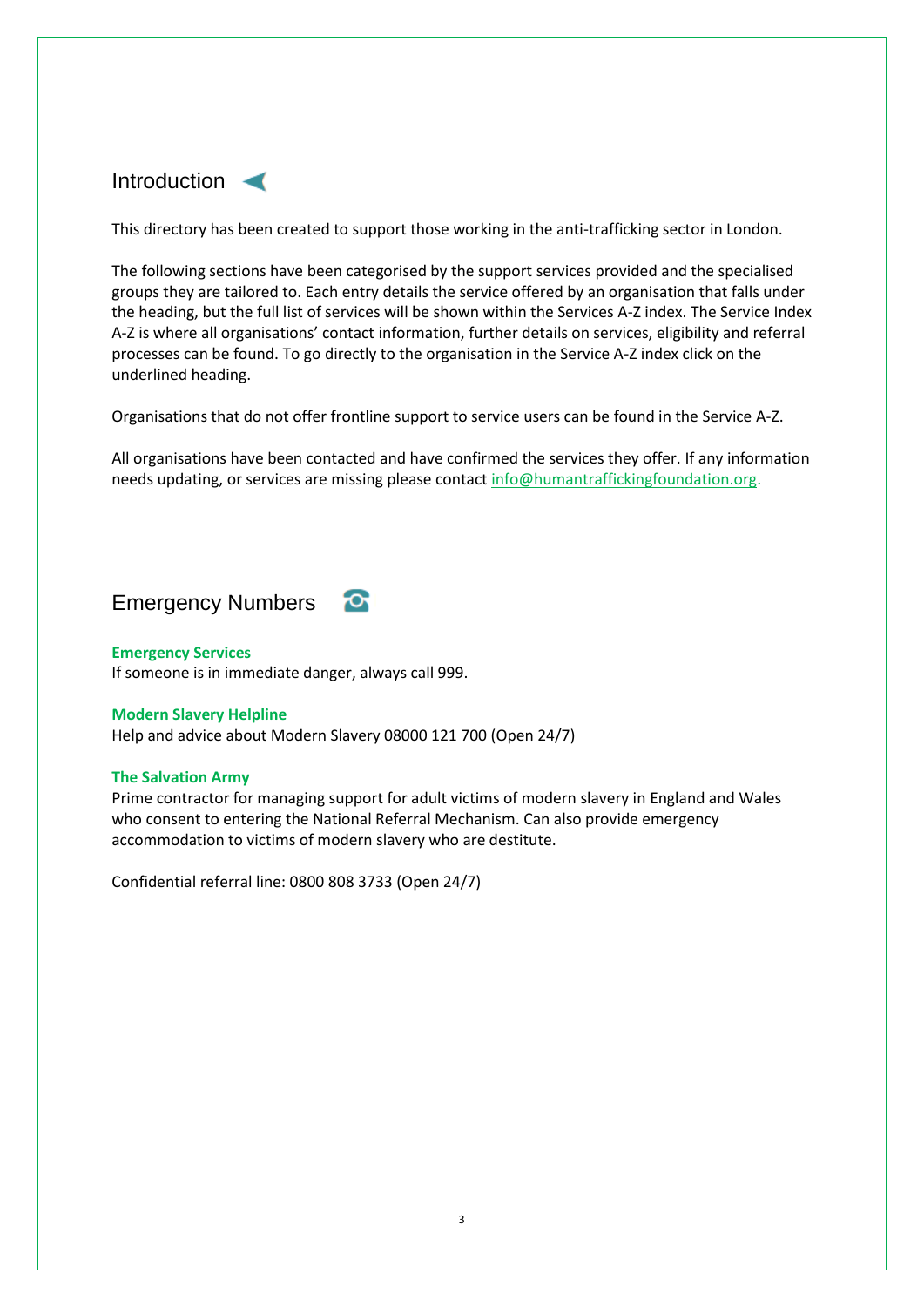### <span id="page-3-0"></span>Support Provided

### Accommodation

**[Caritas Bakhita House](#page-14-0) –** safehouse for women survivors of modern slavery.

**[Ella's](#page-17-0) -** safehouse accommodation for women who have survived trafficking and sexual exploitation.

**[Hestia Modern Slavery Response Team](#page-20-0) –** accommodation for adult survivors within NRM contract or after.

**[Hope at Home](#page-22-0) -** provides host accommodation in volunteer homes for adult survivors who have reasonable grounds or conclusive grounds decisions.

**[Love146 UK](#page-25-0) –** short-term accommodation for child survivors of criminal, sexual and labour exploitation.

**[Housing for Women](#page-22-1)** - accommodation and a drop-in centre for women.

**[Marylebone Project](#page-29-0)** - long- and short-term beds for homeless women in Westminster.

**[Newham Community Renewal Programme](#page-27-0) -** hostels for refugees and migrants under 25 and over 25.

**[Rahab UK](#page-30-0) –** accommodation including emergency accommodation for women survivors of sexual exploitation.

**[The Passage](#page-28-0)** - emergency accommodation for homeless adults in Westminster.

### <span id="page-3-1"></span>Advice, Casework, Advocacy

**[Barnardo's Independent Child Trafficking Guardian Service \(ICTG\)](#page-13-0) -** support for young people in terms of social care, criminal justice system, NRM, immigration and safety planning.

**[Caritas Bakhita House](#page-14-0) -** advice services in London for survivors.

**[City of Hearts Integration Support Programme](#page-14-1) -** regular phone contact, signposting and advocating for adult survivors.

**[Croydon Community Against Trafficking](#page-15-0) –** casework, advocacy and advice services for all survivors of modern slavery.

**[Domestic Violence Intervention Project \(DVIP\)](#page-16-0) -** safety planning, referrals, signposting and both emotional and practical support services for adult women and girls from migrant, Arabic speaking and LGBTQ+ Communities.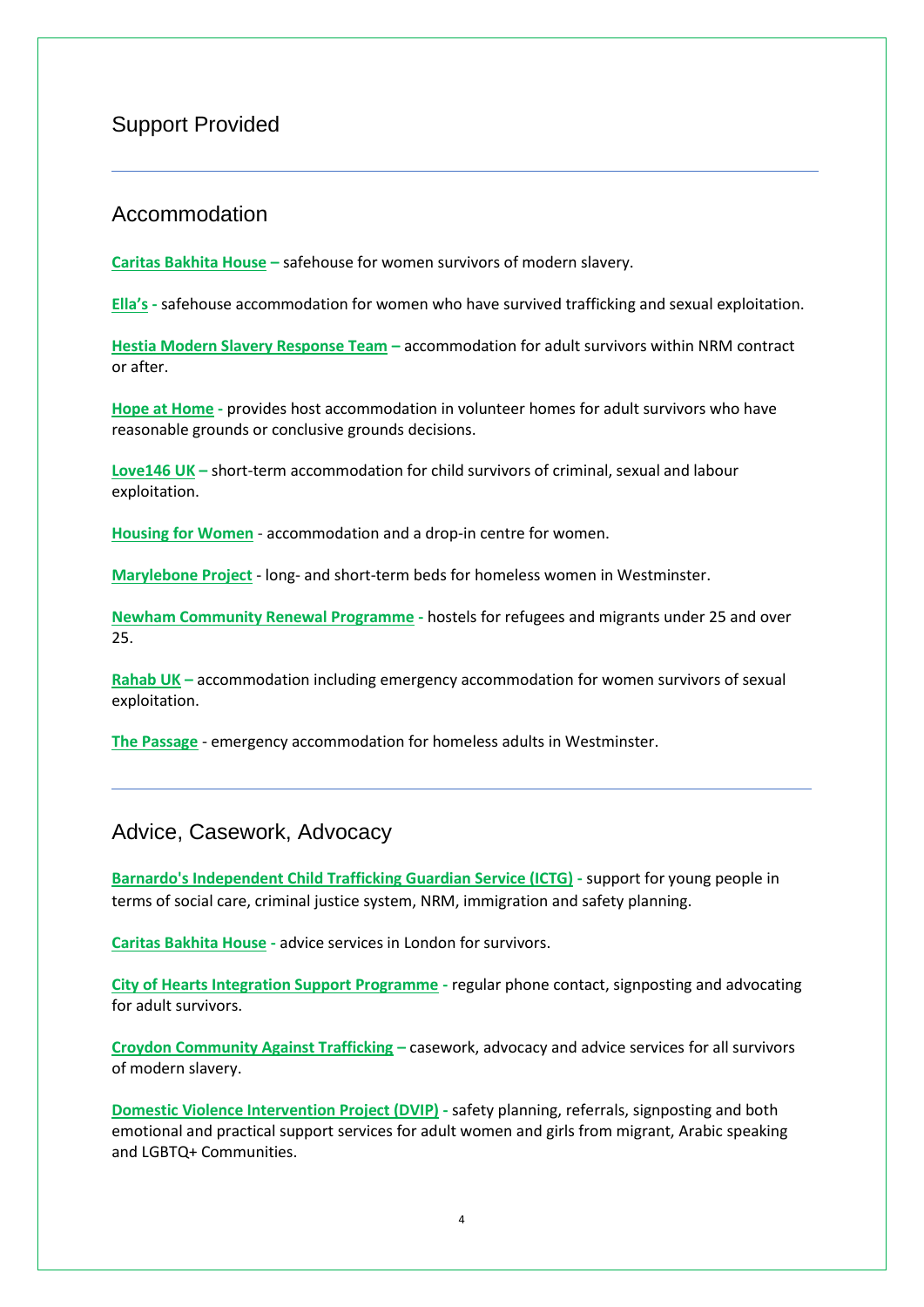**[East European Resource Centre](#page-16-1) -** advocacy and immigration advice for Polish or Romanian speakers or from other Central and East European communities (within the EU).

**[Ella's](#page-17-0) -** advice for women who have survived trafficking and or sexual exploitation.

**[Glass Door Homeless Charity](#page-19-0) –** provides casework, advocacy and advice to homeless adults.

**[Helen Bamber Foundation](#page-19-1) –** offers welfare, legal and housing advice to adult survivors.

**[Hestia Modern Slavery Response Team](#page-20-0) –** casework, advocacy and advice for adult survivors within NRM contract or after.

**[Hestia Phoenix Project](#page-20-1) -** casework, advocacy and advice services for adult survivors.

**[Hibiscus Initiatives](#page-21-0) –** casework support on matters including education, housing, immigration, welfare benefits, contact with family, life in the UK and assistance in determining clients' rights and entitlements to foreign national adult women.

**[Housing for Women](#page-22-1)** - signposting to primary care services, legal support and health services.

**[Kalayaan](#page-23-0) –** advice on immigration and employment for migrant domestic workers.

**[Latin American Women's Rights Service \(LAWRS\)](#page-24-0) -** supports Latin American migrant women with advice and support on employment rights, benefits, housing, immigration and domestic abuse.

**[London Move on Project](#page-24-1) –** casework for adult women survivors.

**[Love146 UK](#page-25-0) –** casework, advocacy and advice services for child survivors of CCE, sexual and labour exploitation.

**[National Ugly Mugs](#page-26-0) -** ensures sex workers have access to professional services when they have been a victim of crime and offers support writing reports for the police.

**[Newham Community Renewal Programme](#page-27-0) -** offers advice services for refugees and migrants.

**[Rahab UK](#page-30-0) –** offers casework to women survivors of sexual exploitation.

**[Refuge](#page-30-1) -** can help Middle Eastern, Eastern European, Vietnamese and Chinese victims of sexual exploitation, forced or sham marriage and domestic servitude victims access support.

**[SPACE](#page-31-0) -** consultancy and expert witness services for British victims of criminal exploitation including county lines.

**[Tamar](#page-32-0) –** casework, advocacy and advice services for women and transgender adult survivors of sexual exploitation.

**[The Children's Society: London Services](#page-27-1) -** casework, advocacy and advice services for young people.

**[The Children's Society: National Prevention Programme](#page-27-1) -** can facilitate problem-solving, strategic interventions and provide advice and capabilities-building for agencies who are working to prevent child exploitation.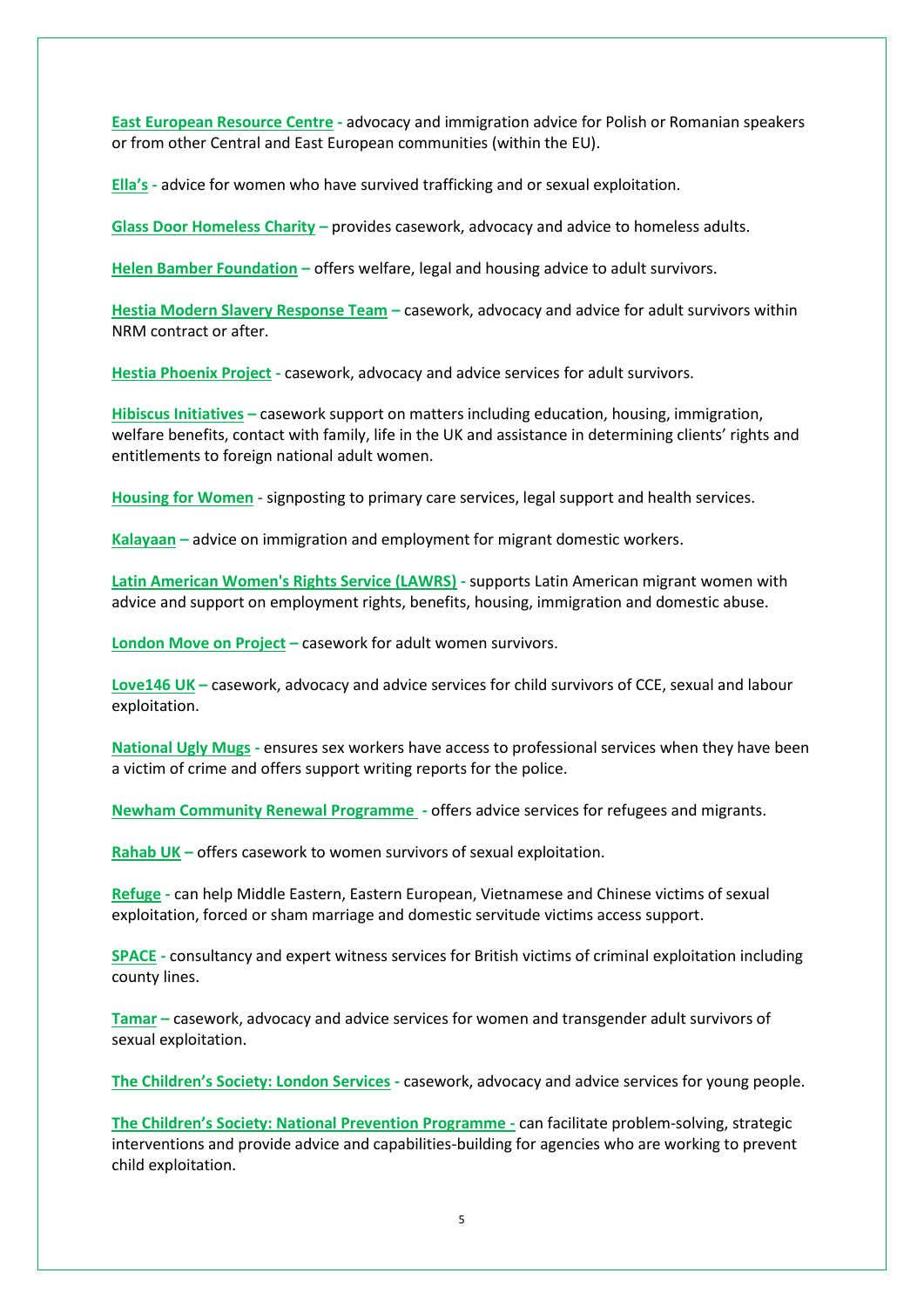**[The Passage](#page-28-0) -** advocacy services for homeless adults in Westminster.

**Unseen Modern [Slavery & Exploitation Helpline](#page-33-0) –** victim-centred, trauma-informed specialist support, advice and guidance over the phone.

### <span id="page-5-0"></span>Education & Employment

**[Caritas Bakhita House](#page-14-0) -** mentoring, English & Maths lessons, arts therapy and employment training services.

**[ECPAT UK](#page-17-1) -** peer support, skills-building and rights-based education through their youth programme.

**[Her Equality Rights and Autonomy](#page-21-1) (HERA) -** provides adult women survivors access to a business training programme and delivers workshops.

**[Hestia Phoenix Project](#page-20-1) -** employment and education support services for adults.

**[Hibiscus Initiatives](#page-21-0) –** skills and education training, including basic literacy (delivered by qualified ESOL teacher) and IT classes to foreign national adult women.

**[Kalayaan](#page-23-0) –** provides ESOL courses to migrant domestic workers.

**[Love146 UK](#page-25-0) -** education services for child survivors of CCE, sexual and labour exploitation.

**[Newham Community Renewal Programme](#page-27-0) -** specific education services for refugees and migrants.

**[SPACE](#page-31-0) -** training services on British victims of criminal exploitation including county lines.

**[Tamar](#page-32-0) –** offers English and creative classes to women and transgender adult survivors of sexual exploitation.

**[The Mend & Restore Project](#page-25-1) –** three-month mending and sewing programme focused on wellbeing and women's health for women survivors.

**[The Passage](#page-28-0)** – employment support services for homeless adults in Westminster.

# <span id="page-5-1"></span>Health Services (Sexual and Physical Health)

**[The Passage](#page-28-0)** – health services for homeless adults in Westminster.

### <span id="page-5-2"></span>Health Services (Mental Health and Counselling)

**[Caritas Bakhita House](#page-14-0) –** medical help and counselling services for residents of the safehouse.

**[Helen Bamber Foundation](#page-19-1) –** therapy and medical advice for adult survivors.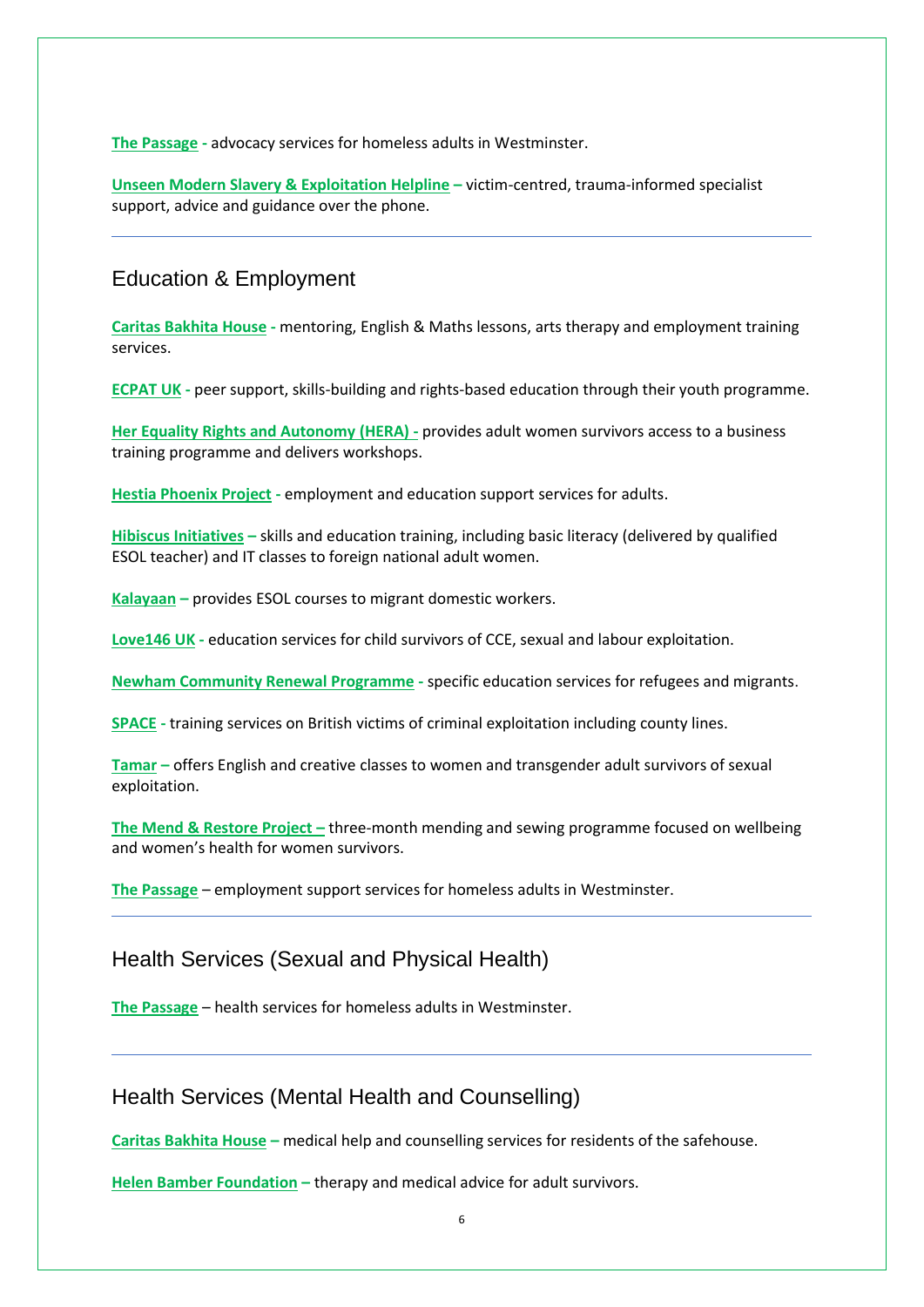**[Off the Record Youth Counselling](#page-25-1)** – free youth counselling for young people under twenty-five in Croydon.

**[Rahab UK](#page-30-0) –** mental health and counselling services for women survivors of sexual exploitation.

**[Street Talk](#page-31-1) -** free psychotherapy offered to vulnerable women including survivors of trafficking and modern slavery.

**[The Children's Society: London Services](#page-27-1) –** offer mental health and counselling support to young people in London.

**[The Passage](#page-28-0)** – the health team can provide mental health services for homeless adults in Westminster.

### <span id="page-6-0"></span>**Interpreters**

**[Hestia Modern Slavery Response Team](#page-20-0) –** interpretation services for adult survivors within NRM [contract or after.](#page-20-1) 

**[Hestia Phoenix Project](#page-20-1) -** offers interpretation services for adult survivors.

**[Hibiscus Initiatives](#page-21-0) –** provides interpretation and translation services for foreign national adult women.

**[Kalayaan](#page-23-0) -** interpretation services for migrant domestic workers.

**[London Move on Project](#page-24-1) –** interpretation services for women survivors of modern slavery.

**[Tamar](#page-32-0) –** interpretation services offered to women and transgender adult survivors of sexual exploitation from Thai and Chinese diaspora communities.

**[Unseen Modern Slavery & Exploitation Helpline](#page-33-0) –** offers translation services 24/7 on their helpline.

### <span id="page-6-1"></span>Legal Advice and Aid

**[Asylum Aid](#page-13-1) -** legal representation and advice for asylum cases for survivors or statelessness applications.

**[Kalayaan](#page-23-0) –** offers legal advice and aid for migrant domestic workers.

**[Medical Justice](#page-29-0) -** medico-legal assessments and associated support for those who are in immigration detention.

**[Newham Community Renewal Programme](#page-27-0) –** legal advice for refugees and migrants.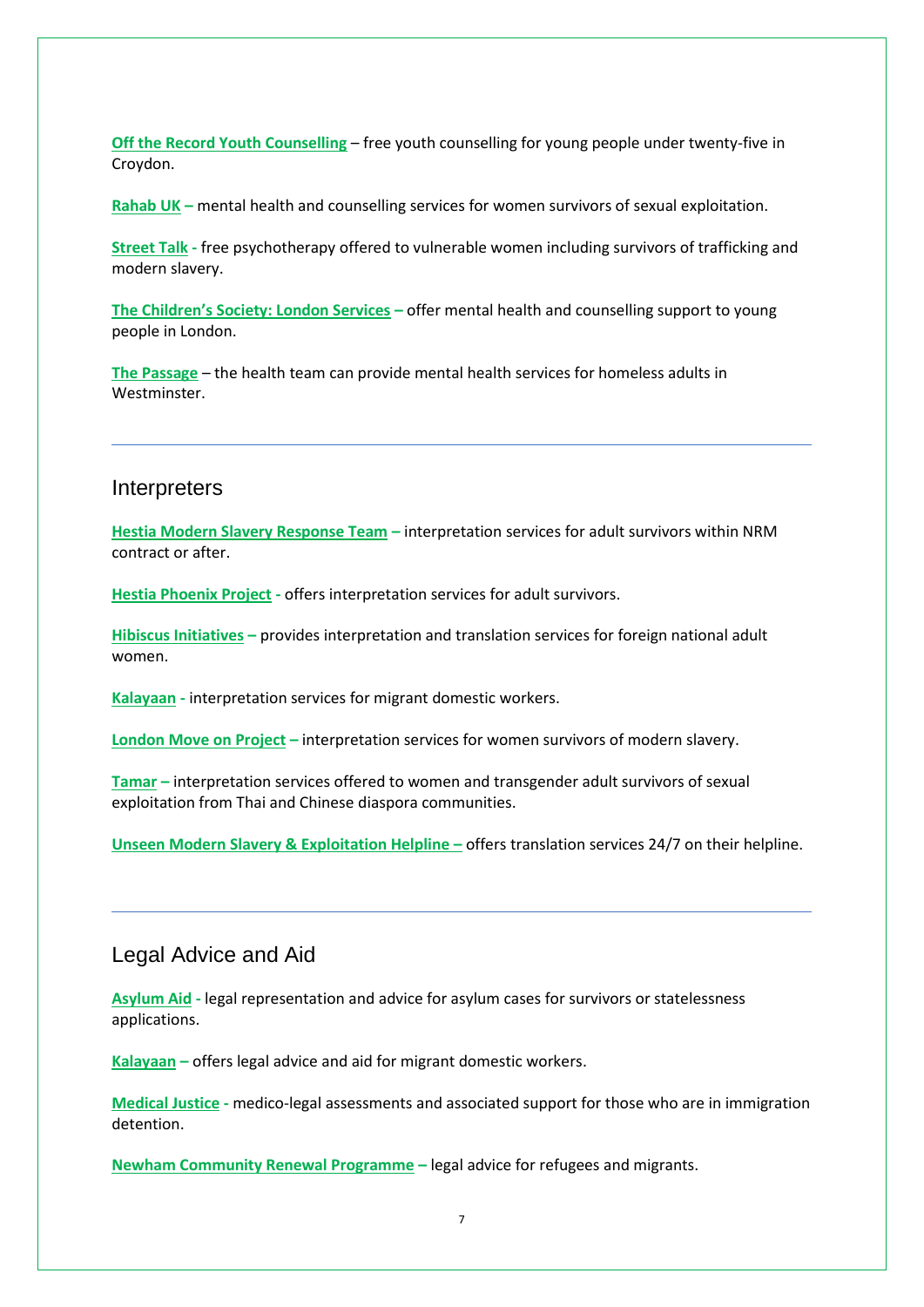**[The AIRE Centre](#page-12-1) -** legal advice with regards to access to benefits for EEA national victims of trafficking, representation of victims before the European Court of Human Rights and support with EUSS applications.

**[The Passage](#page-28-0) –** referrals to legal advice services for homeless adults in Westminster.

**[Unseen Modern Slavery & Exploitation Helpline](#page-33-0) – legal advice over the phone on their helpline.**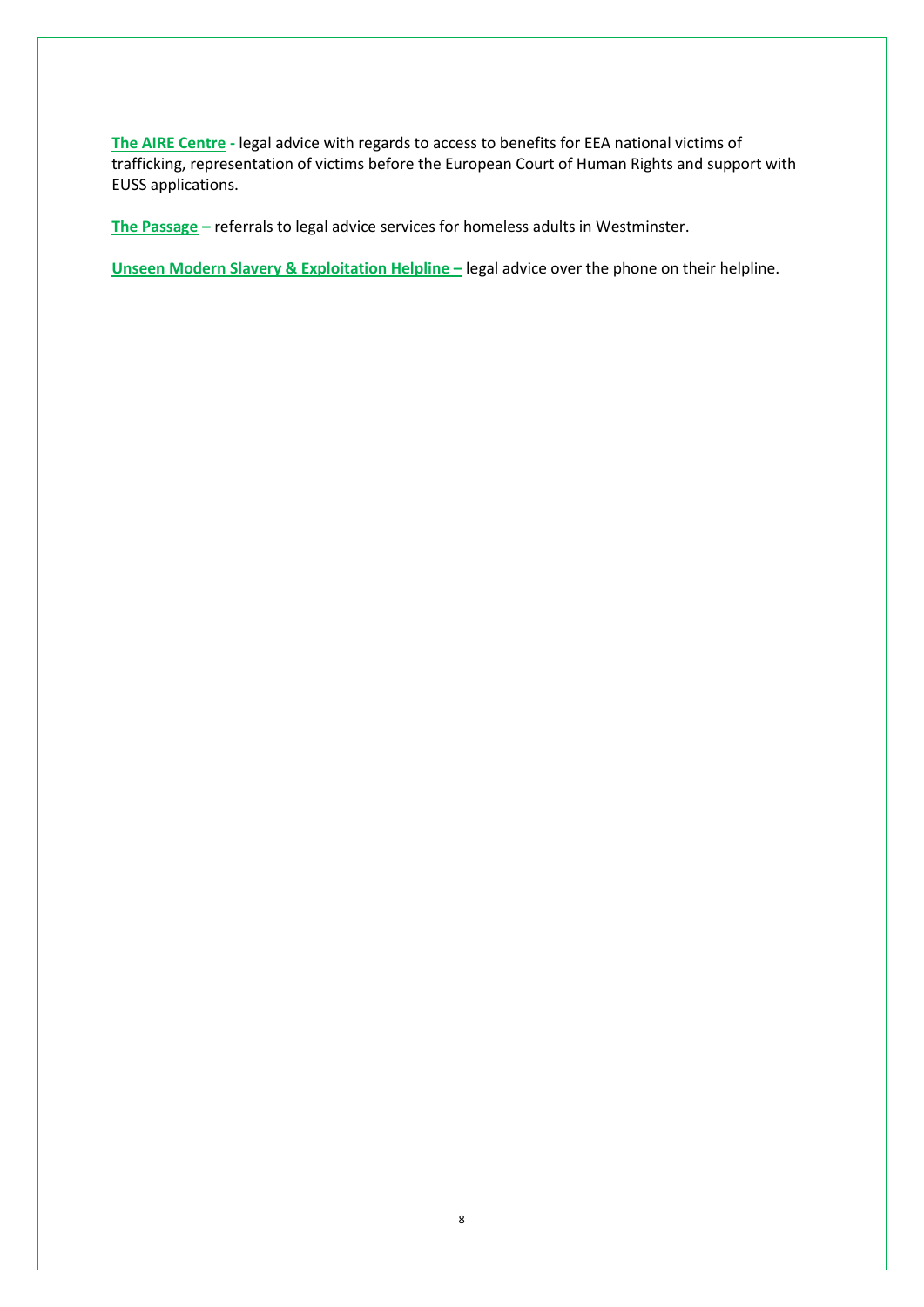# Forms of Exploitation

# <span id="page-8-0"></span>Criminal Exploitation (Including County Lines)

**[SPACE](#page-31-0) -** support services for British victims of criminal exploitation including county lines.

**[The Children's Society: London Services](#page-27-1) -** offer a range of services for those who are at risk of, or are being internally trafficked, for the purposes of criminal exploitation.

**[The Children's Society: National Prevention Programme](#page-27-1) -** works with strategic partners across sectors to develop interventions and initiatives to prevent child exploitation.

# <span id="page-8-1"></span>Domestic Servitude

**[Kalayaan](#page-23-0) -** supports adults who entered the UK on a domestic worker visa, under the Tier 5 route as a diplomatic domestic worker or who believed that they were coming to the UK to carry out domestic work in a private household.



**[Refuge](#page-30-1) -** can help Middle Eastern, Eastern European, Vietnamese and Chinese victims of domestic servitude victims to access support.

<span id="page-8-2"></span>Forced or Sham Marriage

**[Refuge](#page-30-1) -** can help Middle Eastern, Eastern European, Vietnamese, and Chinese victims of forced or sham marriage to access support that is tailored to their specific risks and experiences.

### <span id="page-8-3"></span>Labour exploitation

**[Focus on Labour Exploitation \(FLEX\)](#page-18-0) -** provides bespoke training to community-based, frontline organisations working with at-risk workers, in particular migrant communities, women and those working in precarious sectors.

<span id="page-8-4"></span>Organ Harvesting

**No specialist organisations listed yet.**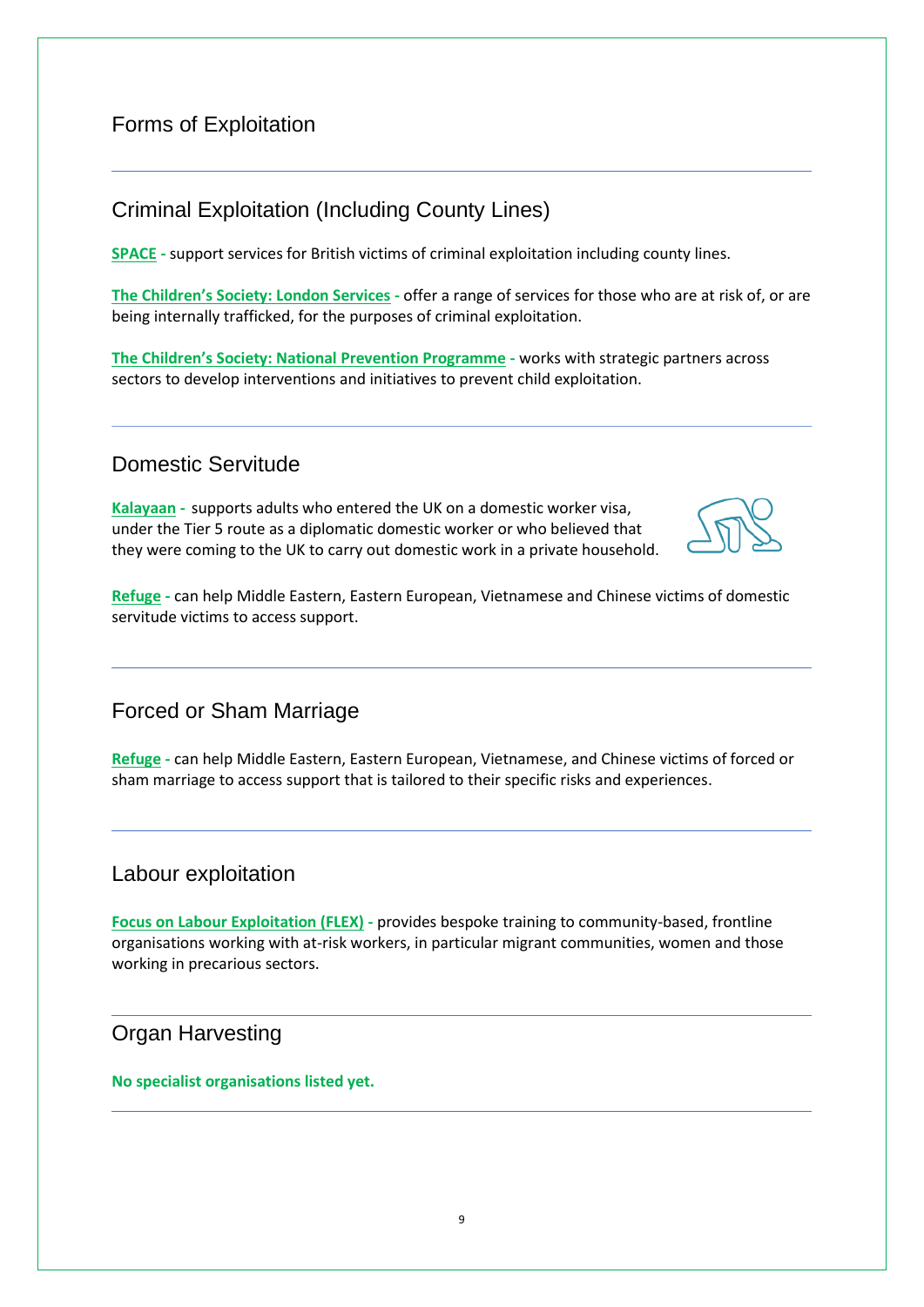# <span id="page-9-0"></span>Sexual Exploitation

**[Ella's](#page-17-0) -** provide safe house accommodation for women who have survived trafficking and sexual exploitation.



**[National Ugly Mugs](#page-26-0) -** ensures sex workers have access to professional services when they have been a victim of crime and support on writing reports for the police.

**[Rahab UK](#page-30-0) -** supports both adult women involved in sex work and adult women who have experienced sexual exploitation.

**[Refuge](#page-30-1) -** can help Middle Eastern, Eastern European, Vietnamese and Chinese victims of sexual exploitation to access support that is tailored to their specific risks and experiences.

**[Street Talk](#page-31-1) -** provides free psychotherapy to vulnerable women including survivors of trafficking and modern slavery focused on sexual exploitation.

**[Tamar](#page-32-0) –** supports women and transgender adult survivors of sexual exploitation.

**[The Children's Society: London Services](#page-27-1) -** offer a range of services for young people who have been sexually exploited.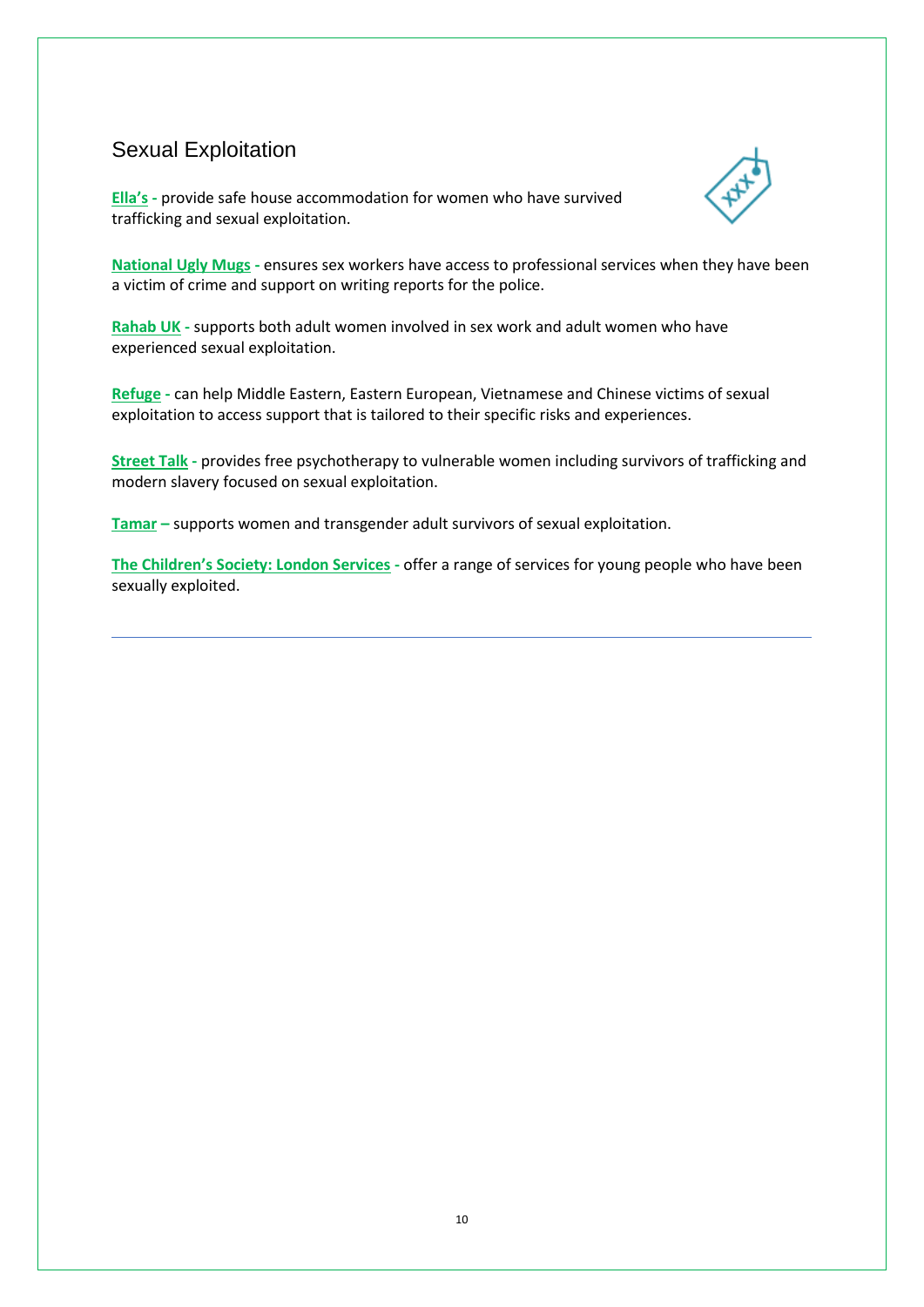# Specialist Services

# <span id="page-10-0"></span>Children

**[Barnardo's Independent Child Trafficking Guardian Service](#page-13-0) –** services for young people without anyone of Parental Responsibility in the UK, and indirect work advice and support to professionals for young people with someone of Parental Responsibility in the UK.



**[ECPAT UK](#page-17-1) -** provides a space for peer support, skills-building and rights-based education through their youth programme.

**[Fearless](#page-18-1) –** youth service aimed at 11-16-year olds, providing young people with a safe place to give information anonymously about crime.

**[Love146 UK](#page-25-0) –** support for child survivors of criminal, sexual or labour exploitation.

**[Off the Record Youth Counselling](#page-25-1)** – free youth counselling for young people under twenty-five in Croydon.

**[The Children's Society: London Services](#page-27-1) -** offers a range of services, some of which are tailored to particular groups such as the Stride programme for boys and young men who are at risk of, or are being internally trafficked, for the purposes of criminal exploitation.

**The C[hildren's Society: National Prevention Programme](#page-27-1) -** works with strategic partners across sectors to develop interventions and initiatives to prevent child exploitation.

# <span id="page-10-1"></span>Diaspora Communities

**[Domestic Violence Intervention Project](#page-16-0) -** safety planning, referrals, signposting and both emotional and practical support services for adult women and girls from migrant, Arabic speaking and LGBTQ+ Communities.

**[East European Resource Centre](#page-16-1) -** advocacy, immigration advice, employability support and counselling for Polish- or Romanian-speakers or from other Central and East European communities (within the EU).

**[Hibiscus Initiatives](#page-21-0) –** services for foreign national adult women survivors of modern slavery and trafficking.

**[Latin American Women's Rights Service \(LAWRS\)](#page-24-0) -** offers Latin American migrant women in London advice and support.

**[Refuge](#page-30-1) -** can help Middle Eastern, Eastern European, Vietnamese and Chinese victims of sexual exploitation, forced or sham marriage and domestic servitude victims to access support that is tailored to their specific risks and experiences.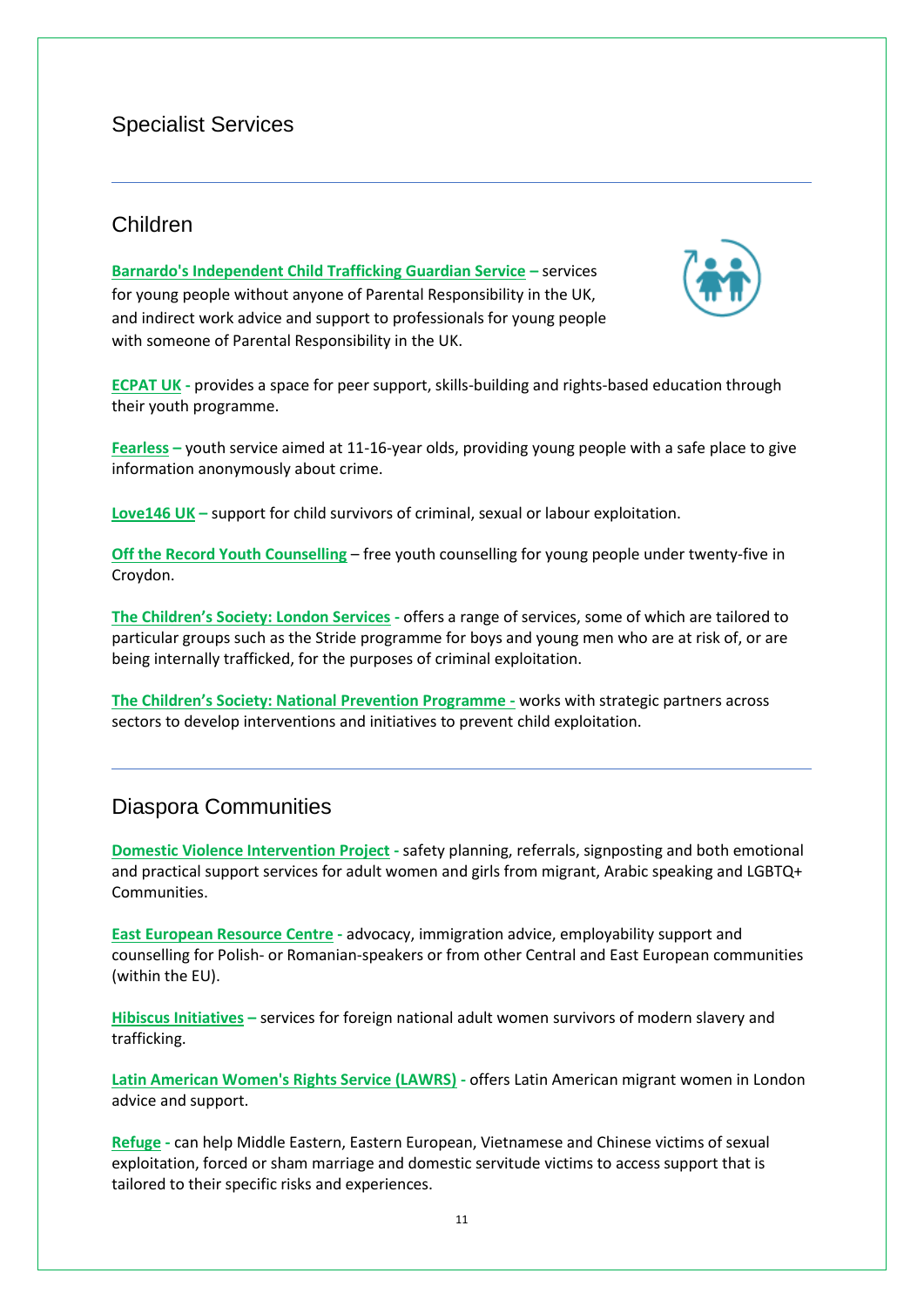**[Tamar](#page-32-0) –** services for women and transgender adult survivors of sexual exploitation specifically from Thai and Chinese diaspora communities.

# <span id="page-11-0"></span>LGBT+

**[Domestic Violence Intervention Project](#page-16-0) -** safety planning, referrals, signposting and both emotional and practical support services for adult women and girls from migrant, Arabic speaking and LGBTQ+ Communities.

**[Tamar](#page-32-0) –** services for women and transgender adult survivors of sexual exploitation specifically from Thai and Chinese diaspora communities.

# <span id="page-11-1"></span>Substance Misuse

**[The Passage](#page-28-0) -** substance misuse services for homeless adults in Westminster.

# <span id="page-11-2"></span>Voluntary Return

**[A21](#page-12-2) -** repatriation to EU countries and airport assistance to all survivors of modern slavery or trafficking.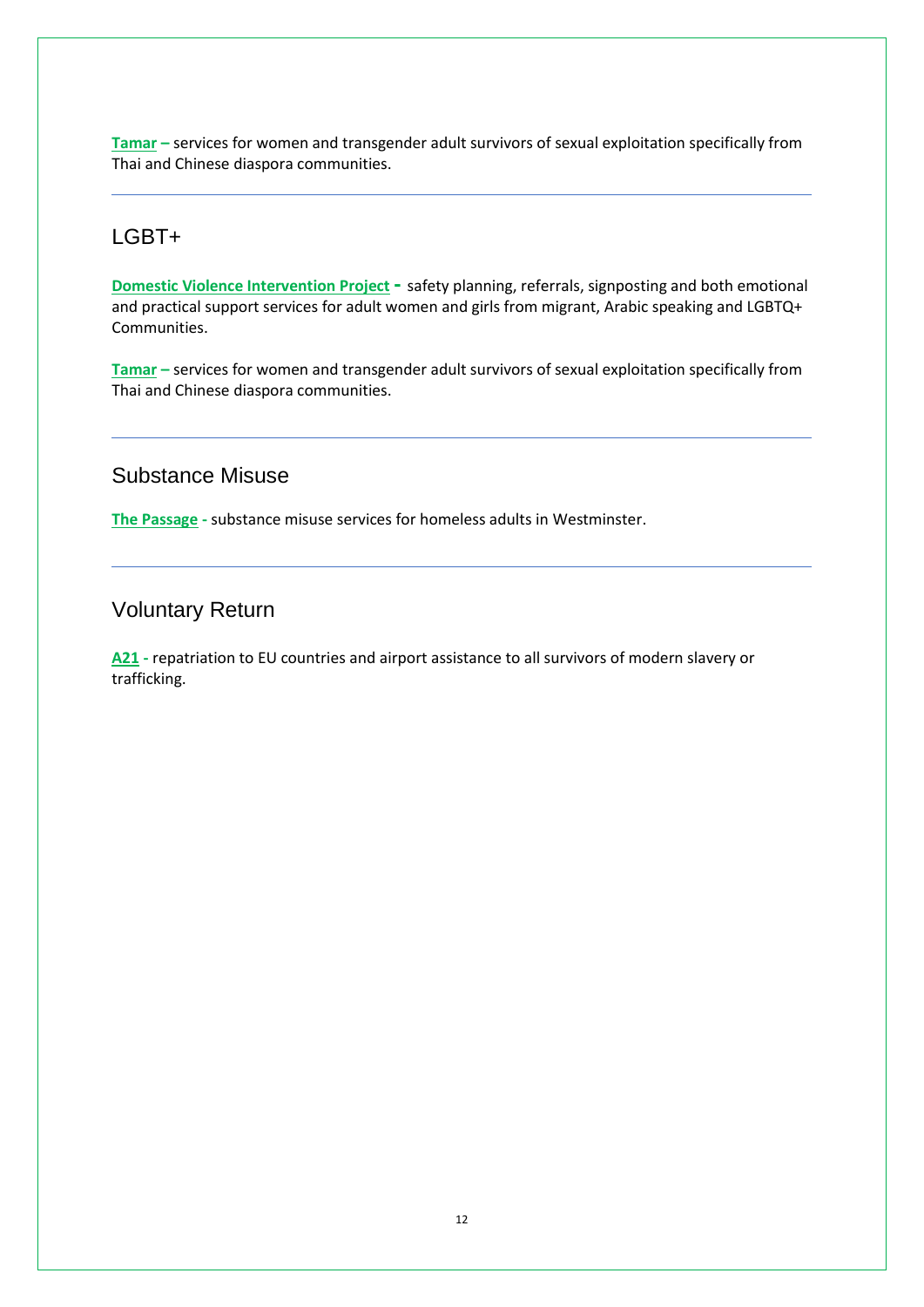

<span id="page-12-0"></span>Service Index A-Z

#### <span id="page-12-2"></span>**A21**

[info.uk@a21.org](mailto:info.uk@a21.org) ⚫ 02077366994 ⚫ [www.a21.org](http://www.a21.org/)

A21 offers repatriation to EU countries and airport assistance to all survivors of modern slavery or trafficking. Based across London and take referrals from all boroughs.

**Availability:** individuals can access services both within NRM contract and outside, in emergencies and with no recourse to public funds.

**Referral process:** email or call and an application pack for the relocation and repatriation programme will be sent.

| Accommodation                                           | Voluntary Return √              |
|---------------------------------------------------------|---------------------------------|
| <b>Education &amp; Employment</b>                       | Substance misuse                |
| <b>Health services</b><br>(mental health & counselling) | Interpreters                    |
| <b>Health services</b><br>(sexual and physical health)  | Legal advice / aid $\checkmark$ |

#### <span id="page-12-1"></span>**The AIRE Centre**

[info@airecentre.org](mailto:info@airecentre.org) ⚫ 02078314276 ⚫ [www.airecentre.org](http://www.airecentre.org/)

Offers written legal advice with regards to access to benefits for EEA nationals who are victims of human trafficking, representation of victims before the European Court of Human Rights and support with EUSS applications. Based across London and take referrals from all boroughs.

**Availability:** Individuals can access services both within NRM contract and outside, in emergencies and with no recourse to public funds.

**Referral process:** self-referral or through an advisor.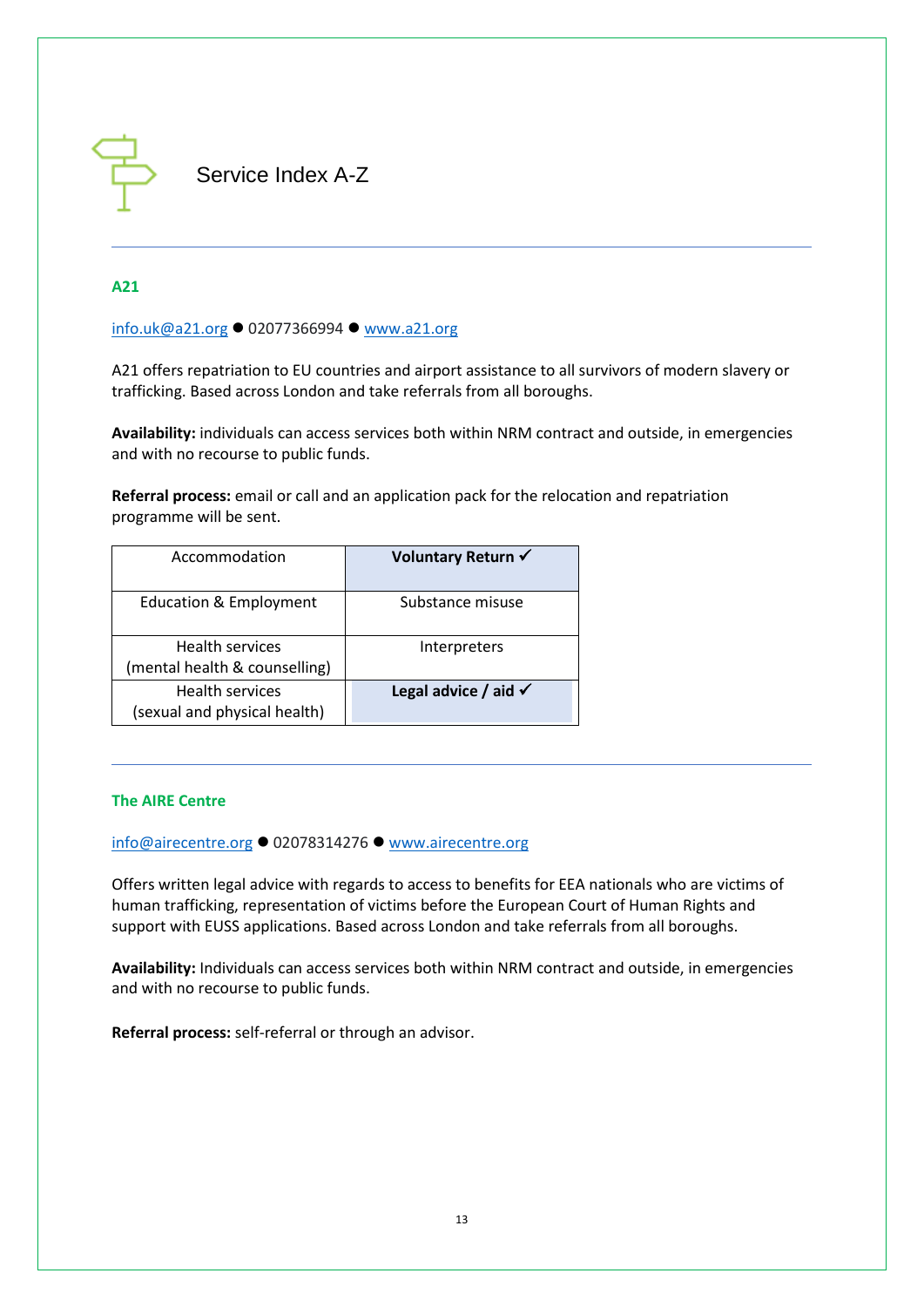| Accommodation                                           | Casework, advice, advocacy √    |
|---------------------------------------------------------|---------------------------------|
| <b>Education &amp; Employment</b>                       | Substance misuse                |
| <b>Health services</b><br>(mental health & counselling) | Interpreters                    |
| <b>Health services</b><br>(sexual and physical health)  | Legal advice / aid $\checkmark$ |

#### <span id="page-13-1"></span>**Asylum Aid**

[advice@asylumaid.org.uk](mailto:advice@asylumaid.org.uk) ⚫ 020 7354 9631 ⚫ [www.asylumaid.org.uk](http://www.asylumaid.org.uk/)

Asylum Aid provides legal representation and advice for **asylum cases for survivors or statelessness** applications. Based in North London but can take referrals from all boroughs.

**Availability:** Individuals can access services both within NRM contract and outside and with no recourse to public funds.

**Referral process:** A referral can be made by email or by phone.

| Accommodation                                           | Casework, advice, advocacy √    |
|---------------------------------------------------------|---------------------------------|
| <b>Education &amp; Employment</b>                       | Substance misuse                |
| <b>Health services</b><br>(mental health & counselling) | Interpreters                    |
| <b>Health services</b><br>(sexual and physical health)  | Legal advice / aid $\checkmark$ |

#### <span id="page-13-0"></span>**Barnardo's Independent Child Trafficking Guardian Service**

[countertrafficking@barnardos.org.uk](mailto:countertrafficking@barnardos.org.uk) ⚫ 0800 0434303 ⚫ [https://www.barnardos.org.uk/what-we](https://www.barnardos.org.uk/what-we-do/protecting-children/trafficked-children/ICTG-service-referral-form)[do/protecting-children/trafficked-children/ICTG-service-referral-form](https://www.barnardos.org.uk/what-we-do/protecting-children/trafficked-children/ICTG-service-referral-form)

Barnardo's offer direct work to **young people** without anyone of Parental Responsibility in the UK, and indirect work advice and support to professionals for young people with someone of Parental Responsibility in the UK. Support with social care, CJS, NRM, immigration and safety planning.

**Availability:** Individuals can access services before NRM, within NRM contract and post NRM.

**Referral process:** can be made by any professionals at the point a young person has been identified as a potential victim of trafficking, either by online form or calling the helpline.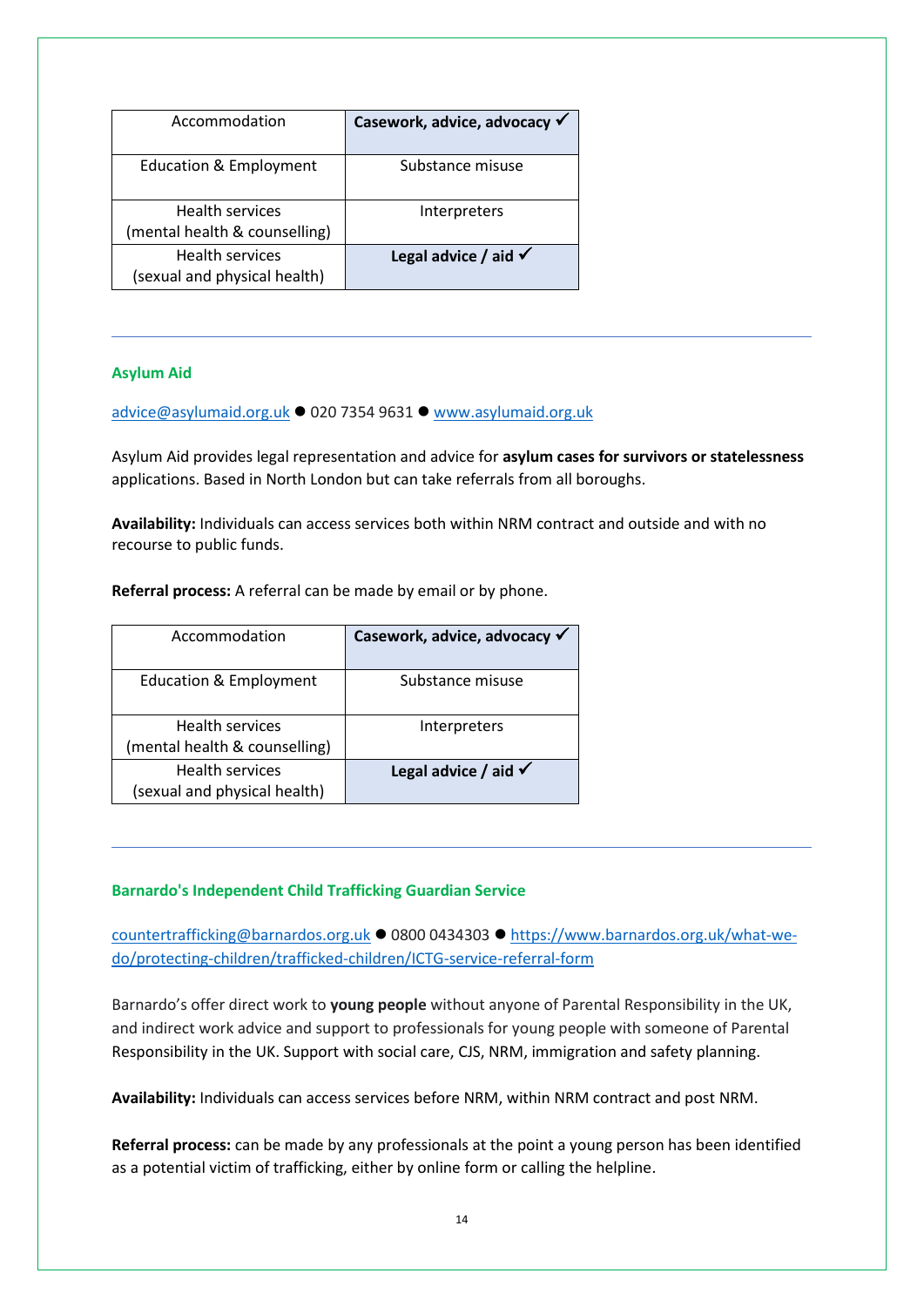| Accommodation                                           | Casework, advice, advocacy √ |                 |
|---------------------------------------------------------|------------------------------|-----------------|
| <b>Education &amp; Employment</b>                       | Substance misuse             | Eligibility:    |
| <b>Health services</b><br>(mental health & counselling) | Interpreters                 | <b>CHILDREN</b> |
| <b>Health services</b><br>(sexual and physical health)  | Legal advice / aid           |                 |

#### <span id="page-14-0"></span>**Caritas Bakhita House**

[Bakhitahouse@rcdow.org.uk](mailto:Bakhitahouse@rcdow.org.uk) ⚫ [www.caritaswestminster.org.uk/bakhitahouse](http://www.caritaswestminster.org.uk/bakhitahouse)

Offering a holistic range of services including emergency support, legal and financial assistance, mentoring, and help with accessing accommodation. Based in London and take referrals from all boroughs.

**Availability:** Individuals can access services both within NRM contract, pre-NRM and outside NRM, in emergencies and with no recourse to public funds.

**Referral process:** direct from the police or via referral form online (upon request) and preassessment meeting.

| Accommodation $\checkmark$                                          | Casework, advice, advocacy √ |                                     |
|---------------------------------------------------------------------|------------------------------|-------------------------------------|
| <b>Education &amp; Employment</b>                                   | Substance misuse             | <b>Eligibility:</b><br><b>WOMEN</b> |
| <b>Health services</b><br>(mental health & counselling)             | Interpreters $\checkmark$    |                                     |
| <b>Health services</b><br>(sexual and physical health) $\checkmark$ | Legal advice / aid           |                                     |

#### <span id="page-14-1"></span>**City Hearts Integration Support Programme**

#### [ISP@cityhearts.co.uk](mailto:ISP@cityhearts.co.uk) ⚫ <https://cityhearts.global/ispreferral>

This service offers regular phone contact, signposting and advocating for **adult survivors** with negative conclusive grounds decisions, and then positive decisions received before 4<sup>th</sup> Jan 2021. Based across London and take referrals from all boroughs.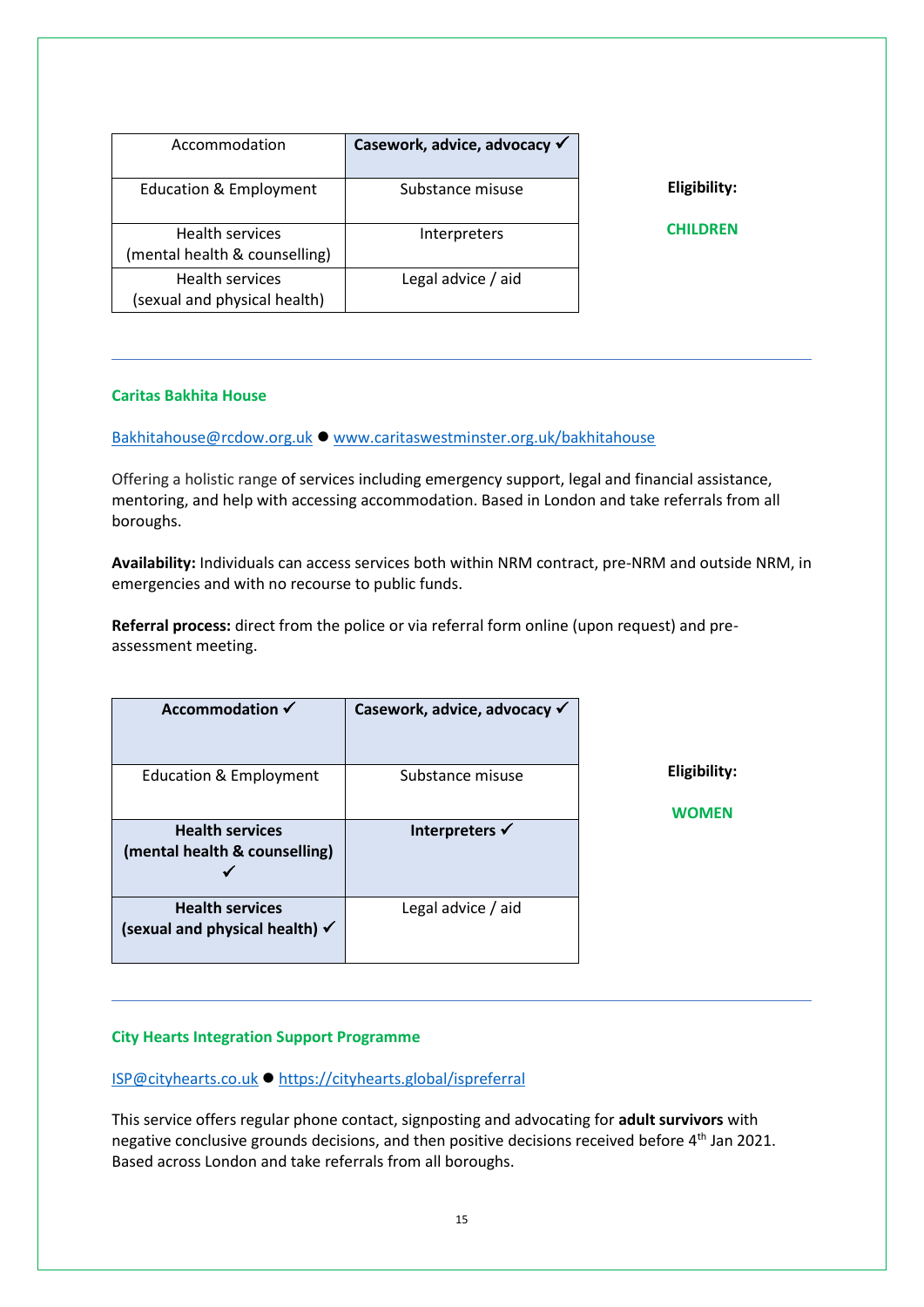**Availability:** Individuals can access services both outside NRM contract and post NRM, in emergencies and with no recourse to public funds.

**Referral process:** made through their website.

| Accommodation                                           | Casework, advice, advocacy √ |
|---------------------------------------------------------|------------------------------|
| <b>Education &amp; Employment</b>                       | Substance misuse             |
| <b>Health services</b><br>(mental health & counselling) | Interpreters                 |
| <b>Health services</b><br>(sexual and physical health)  | Legal advice / aid           |

#### **Crimestoppers**

[reception@crimestoppers-uk.org](mailto:reception@crimestoppers-uk.org) ⚫ 0800 555 111⚫ <https://crimestoppers-uk.org/>

Crimestoppers is an anonymous information reporting line for anyone with information about crimes, before, during and after. After receiving a call Crimestoppers create a report that brings together all the information reported making sure it doesn't contain any information that could identify you. Your report is sent to the relevant authority with the legal responsibility to investigate crimes, make arrests and charge people in order to bring them to justice.

**Availability:** Individuals can access the helpline at any time.

**Referral process:** call the helpline above, or through their online form.

| Accommodation                                           | Casework, advice, advocacy √ |
|---------------------------------------------------------|------------------------------|
| <b>Education &amp; Employment</b>                       | Substance misuse             |
| <b>Health services</b><br>(mental health & counselling) | Interpreters                 |
| <b>Health services</b><br>(sexual and physical health)  | Legal advice / aid           |

#### <span id="page-15-0"></span>**Croydon Community Against Trafficking**

[croydon65@gmail.com](mailto:croydon65@gmail.com) ⚫ 07973746308 ⚫ [www.theCCAT.com](http://www.theccat.com/)

Croydon Community Against Trafficking offers casework, advice, and advocacy services to survivors of modern slavery. Based in South West and South East London.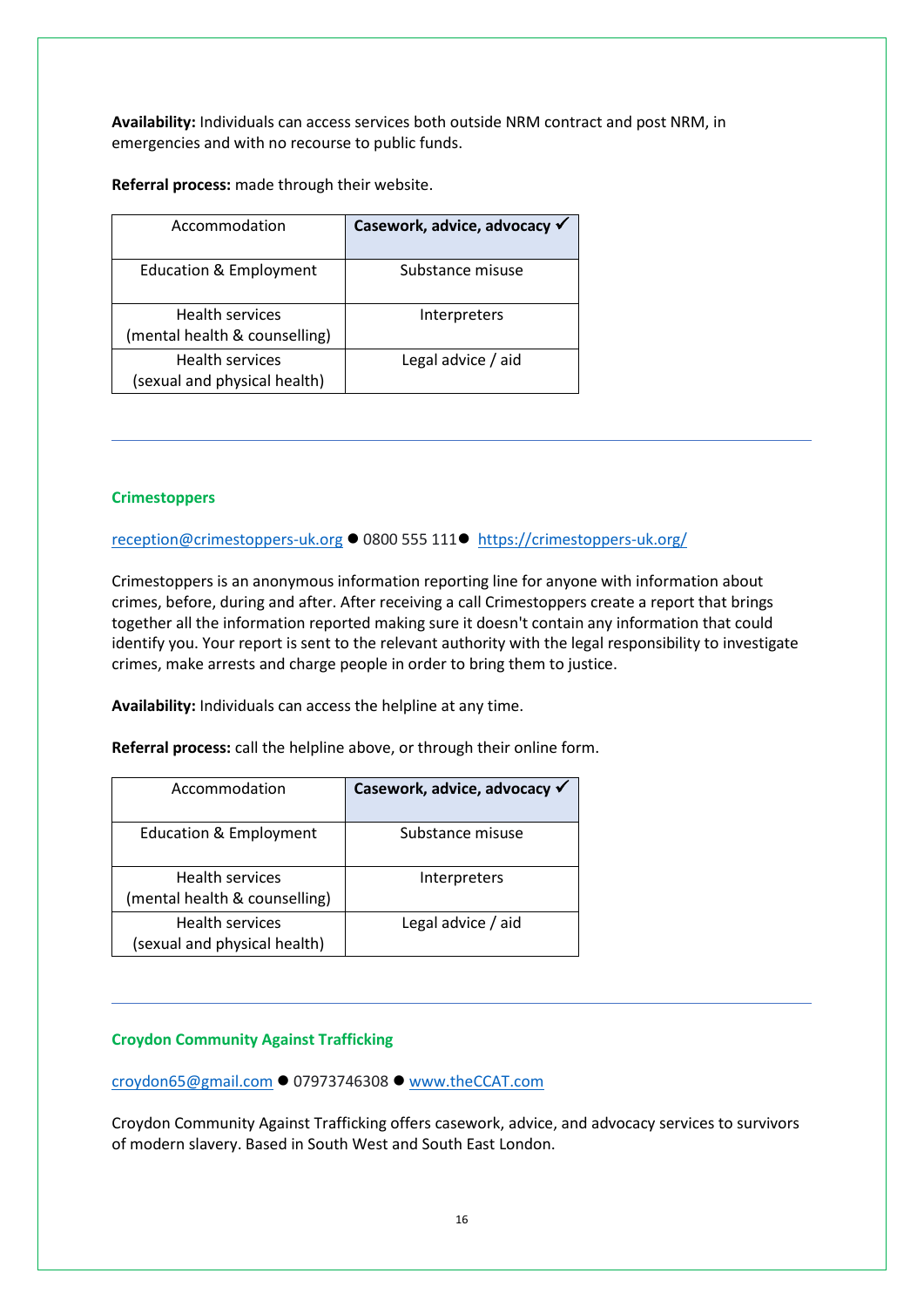**Availability:** Individuals can access services both within NRM contract and outside, in emergencies and with no recourse to public funds.

**Referral process:** referrals are not made to CCAT but they can help direct individuals to relevant help.

| Accommodation                                           | Casework, advice, advocacy √ |
|---------------------------------------------------------|------------------------------|
| <b>Education &amp; Employment</b>                       | Substance misuse             |
| <b>Health services</b><br>(mental health & counselling) | Interpreters                 |
| <b>Health services</b><br>(sexual and physical health)  | Legal advice / aid           |

#### <span id="page-16-0"></span>**Domestic Violence Intervention Project (DVIP)**

[hanan.babikir@richmondfellowship.org.uk](mailto:hanan.babikir@richmondfellowship.org.uk) ⚫ 07587657804 ⚫ [WWW.DVIP.ORG](http://www.dvip.org/)

Provides safety planning, referrals, signposting and both emotional and practical support services for adult women and girls from **migrant, Arabic speaking and LGBTQ+ Communities.** Based in West London and can take referrals from all boroughs.

**Availability:** Individuals can access services with no recourse to public funds.

**Referral process:** through email, phone, website or referral form.

| Accommodation                                           | Casework, advice, advocacy √ | Eligibility:                 |
|---------------------------------------------------------|------------------------------|------------------------------|
| Education & Employment                                  | Substance misuse             | <b>WOMEN</b><br><b>GIRLS</b> |
| <b>Health services</b><br>(mental health & counselling) | Interpreters                 |                              |
| <b>Health services</b><br>(sexual and physical health)  | Legal advice / aid           |                              |

#### <span id="page-16-1"></span>**East European Resource Centre**

[advocacy@eerc.org.uk](mailto:advocacy@eerc.org.uk) ⚫ 07521857415 ⚫ <http://www.eerc.org.uk/>

EERC provides advocacy, immigration advice, employability support and counselling in partnership with another organisation. Candidates must be Polish or Romanian speakers or from other **Central and East European communities (within the EU)** with communicative English. EERC prioritises individuals unable to access support elsewhere. Based across London and take referrals from all boroughs.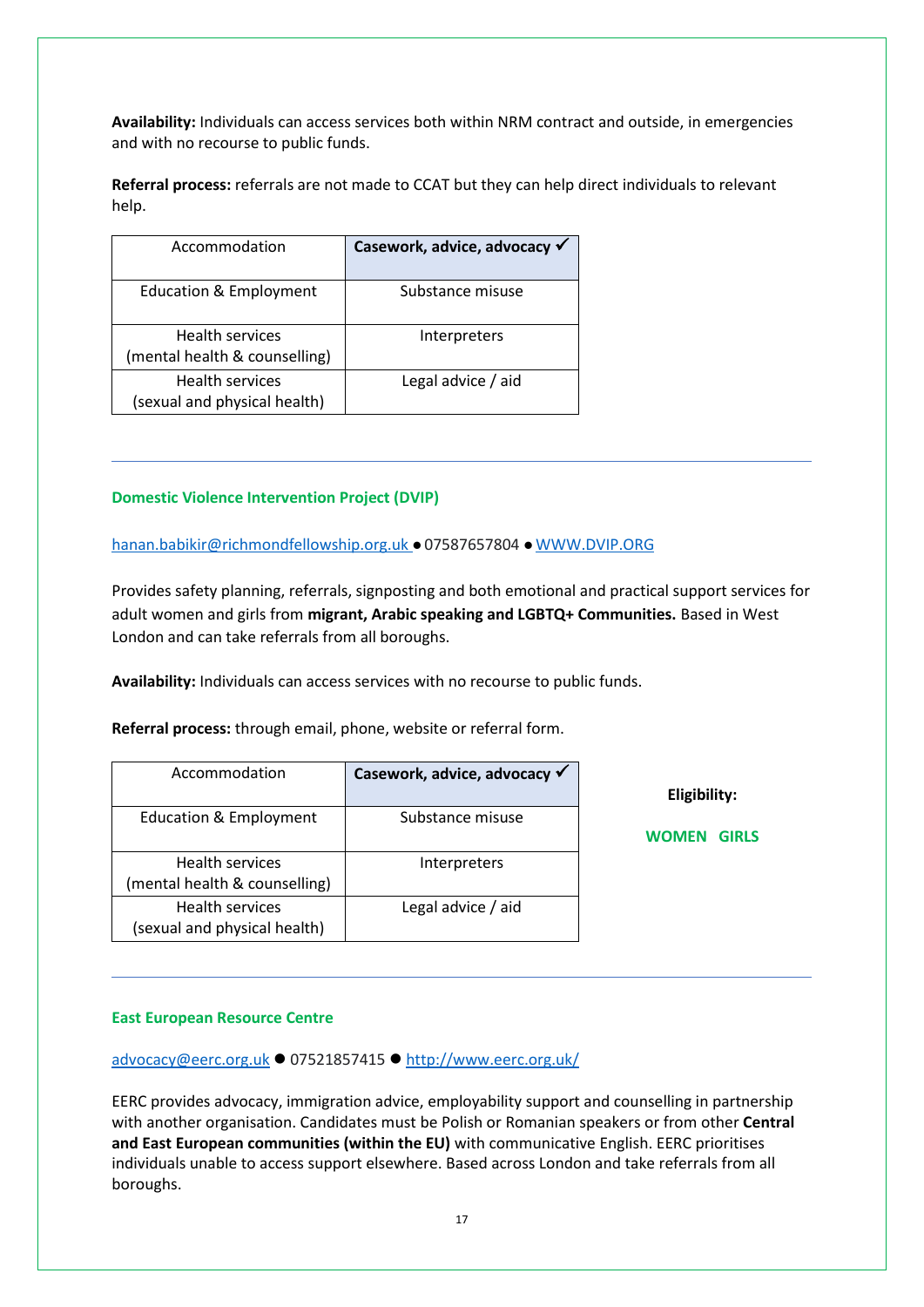**Availability:** Individuals can access services both within NRM contract, pre-NRM and outside NRM and with no recourse to public funds.

**Referral process:** email for more information.

| Accommodation                                           | Casework, advice, advocacy √ |
|---------------------------------------------------------|------------------------------|
| <b>Education &amp; Employment</b>                       | Substance misuse             |
| <b>Health services</b><br>(mental health & counselling) | Interpreters                 |
| <b>Health services</b><br>(sexual and physical health)  | Legal advice / aid           |

#### <span id="page-17-1"></span>**ECPAT UK**

[info@ecpat.org.uk](mailto:info@ecpat.org.uk) ⚫ 020 7607 2136 ⚫ [https://www.ecpat.org.uk](https://www.ecpat.org.uk/)

ECPAT UK's direct work with young victims of child trafficking provides a space for peer support, skills-building and rights-based education through their youth programme, available through separate youth groups for male and female members, as well as the ethical and meaningful participation of young survivors of trafficking in ECPAT UK's research, campaigns and training work. Based across London and take referrals from all boroughs.

**Availability:** Individuals can access services both within NRM contract, pre-NRM and outside NRM and with no recourse to public funds.

**Referral process:** request a referral form by email.

| Accommodation                                           | Casework, advice, advocacy |                                        |
|---------------------------------------------------------|----------------------------|----------------------------------------|
| Education & Employment $\checkmark$                     | Substance misuse           | Eligibility:                           |
| <b>Health services</b><br>(mental health & counselling) | Interpreters               | <b>CHILDREN</b><br><b>YOUNG PEOPLE</b> |
| <b>Health services</b><br>(sexual and physical health)  | Legal advice / aid         |                                        |

#### <span id="page-17-0"></span>**Ella's**

#### [ellas.org.uk](https://www.ellas.org.uk/) ⚫ 07841905477 ⚫ [info@ellas.org](mailto:info@ellas.org)

Ella's is a London-based organisation working with women who have survived trafficking and sexual exploitation. They provide safe house accommodation for women when they are most vulnerable, care to help them recover and move forward and long-term community-based support to help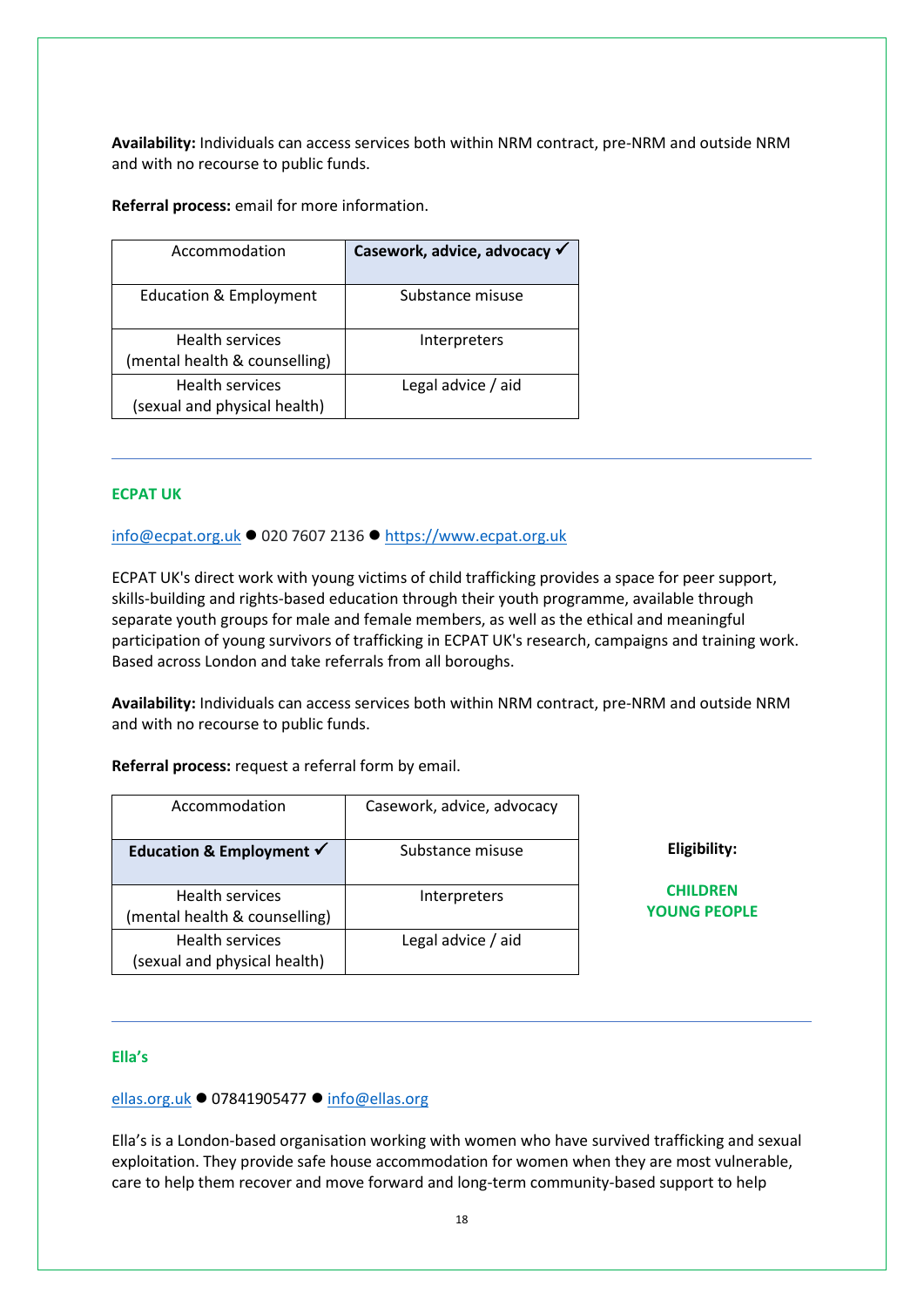survivors build safe, independent lives. Based in East London and can take referrals from across London.

**Availability**: work with people pre NRM and post NRM, those outside the NRM and those with no recourse on an outreach basis.

**Referral process:** usually through a caseworker but also self-referrals are considered. Please contact: [referrals@ellas.org.uk.](mailto:referrals@ellas.org.uk)

| Accommodation √                                         | Casework, advice, advocacy √ |              |
|---------------------------------------------------------|------------------------------|--------------|
| <b>Education &amp; Employment</b>                       | Substance misuse             | Eligibility: |
| <b>Health services</b><br>(mental health & counselling) | Interpreters                 | <b>WOMEN</b> |
| <b>Health services</b><br>(sexual and physical health)  | Legal advice / aid           |              |

#### <span id="page-18-1"></span>**Fearless**

[fearless@crimestoppers-uk.org](mailto:fearless@crimestoppers-uk.org) ⚫ <https://www.fearless.org/en/give-info>

Fearless is Crimestoppers youth service aimed at 11-16-year olds, providing young people with a safe place to give information anonymously about crime. Fearless develops effective anti-crime resources for young people and their families.

**Availability:** young people can access their services at any time.

**Referral process:** fill out their online forum, which you can find on their website.

| Accommodation                                          | Casework, advice, advocacy √ |                     |
|--------------------------------------------------------|------------------------------|---------------------|
| <b>Education &amp; Employment</b>                      | Substance misuse             | Eligibility:        |
| Health services<br>(mental health & counselling)       | Interpreters                 | <b>YOUNG PEOPLE</b> |
| <b>Health services</b><br>(sexual and physical health) | Legal advice / aid           |                     |

#### <span id="page-18-0"></span>**Focus on Labour Exploitation (FLEX)**

[info@labourexploitation.org](mailto:info@labourexploitation.org) ⚫ 0203 752 5516 ⚫ [www.labourexploitation.org](http://www.labourexploitation.org/)

FLEX is a research and policy organisation working towards an end to labour exploitation. FLEX has found that workers at risk of labour exploitation are often unable to easily access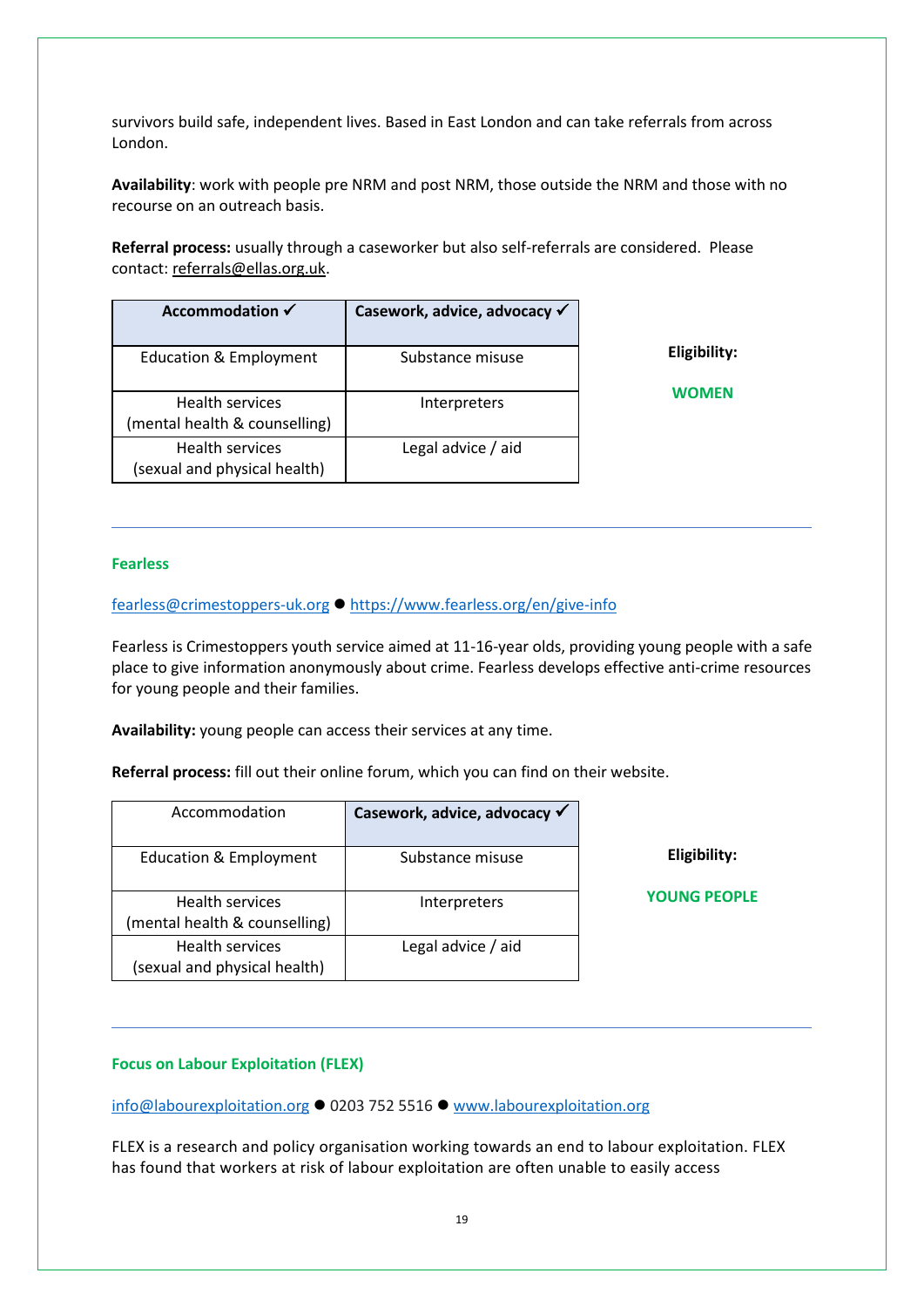information, advice and support on their rights and entitlements under employment, human rights and modern slavery laws. They provide bespoke training to community-based organisations with the aim of improving their ability to spot labour abuse and exploitation and support those affected. Frontline organisations can contact FLEX by email to discuss whether this training might be a good fit for them. Based in South East London.

#### <span id="page-19-0"></span>**Glass Door Homeless Charity**

[info@glassdoor.org.uk](mailto:info@glassdoor.org.uk) ⚫ 02073514948 ⚫ [www.glassdoor.org.uk](http://www.glassdoor.org.uk/)

Glass Door provides advice, casework, advocacy and winter night shelters to **homeless or vulnerably housed adults**. Based in West and South West London and takes referrals from all boroughs.

**Availability:** Individuals can access services post NRM contract, pre-NRM and outside NRM and with no recourse to public funds.

**Referral process:** services are open access and can drop in at their day service.

| Accommodation                                           | Casework, advice, advocacy √ |
|---------------------------------------------------------|------------------------------|
| <b>Education &amp; Employment</b>                       | Substance misuse             |
| <b>Health services</b><br>(mental health & counselling) | Interpreters                 |
| <b>Health services</b><br>(sexual and physical health)  | Legal advice / aid           |

#### <span id="page-19-1"></span>**Helen Bamber Foundation**

[www.helenbamber.org](http://www.helenbamber.org/) ⚫ 020 3058 2020 ⚫ [reception@helenbamber.org](mailto:reception@helenbamber.org)

The Foundation works with **adult survivors** of trafficking and torture who have **insecure immigration status, mainly asylum seekers** to strengthen their ability to move on with their lives. Support services include therapy, medical advice, housing and welfare advice, legal advice, countertrafficking support, and community and integration support in a model of integrated care for as long as each client requires and until graduation from the service. Based in North London and takes referrals from all boroughs.

**Availability:** Individuals can access services both pre and post NRM, outside NRM contract and with no recourse to public funds.

**Referral process:** referral form on website, will need medical and legal records so helpful if support worker, medical or legal professional makes referral but possible to self-refer.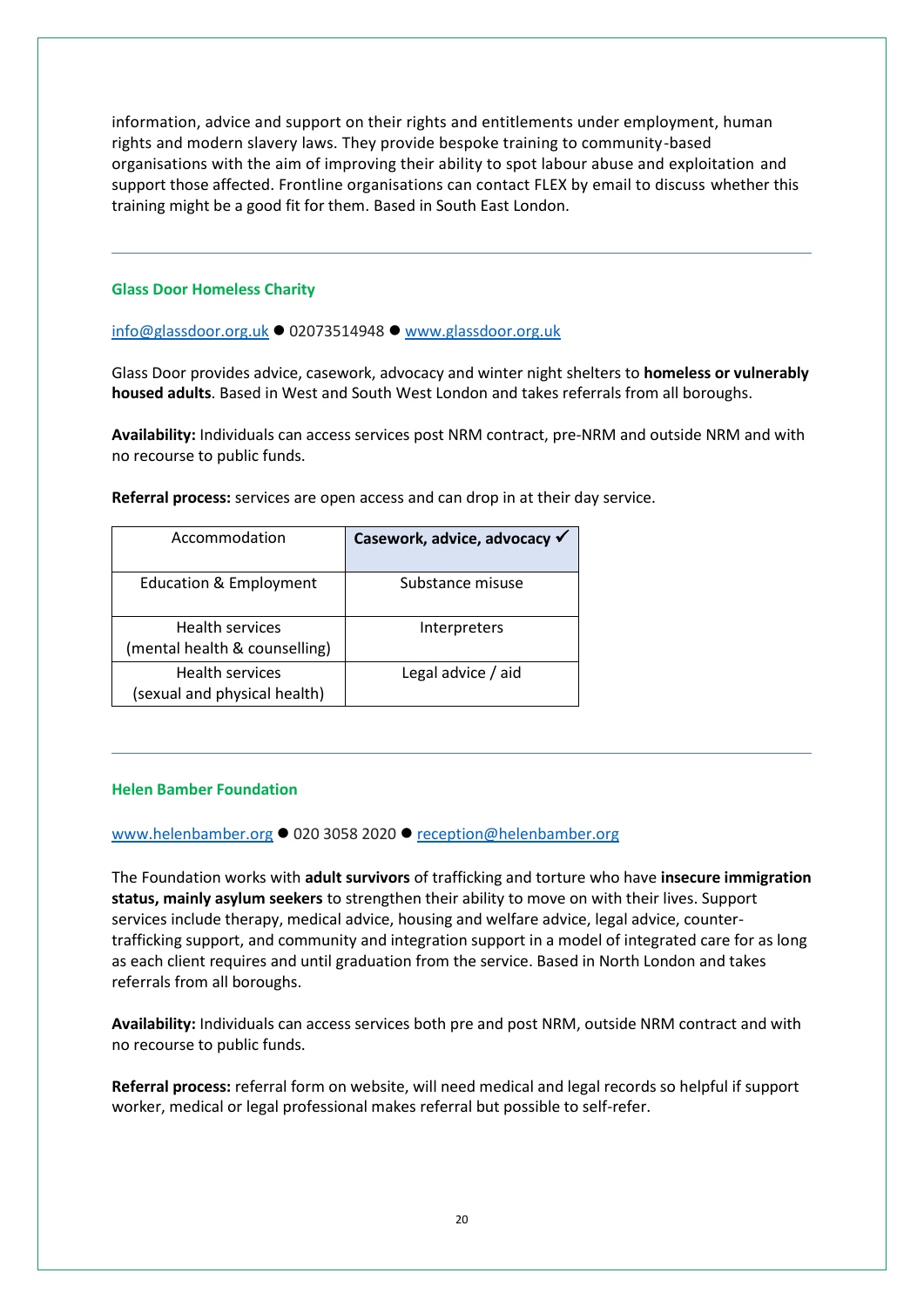| Accommodation                                           | Casework, advice, advocacy √ |
|---------------------------------------------------------|------------------------------|
| <b>Education &amp; Employment</b>                       | Substance misuse             |
| <b>Health services</b><br>(mental health & counselling) | Interpreters                 |
| <b>Health services</b><br>(sexual and physical health)  | Legal advice / aid           |

#### <span id="page-20-1"></span>**Hestia Phoenix Project**

#### [PhoenixProject@hestia.org](mailto:PhoenixProject@hestia.org) ⚫ <https://www.hestia.org/phoenixproject>

Hestia's Phoenix Project provides education, employment, interpretation services and casework to **adult survivors** of modern slavery and human trafficking. Based across London and take referrals from all boroughs.

**Availability:** Individuals can access services post NRM, outside NRM contract and with no recourse to public funds.

**Referral process:** any support workers and external agencies can refer individuals with a positive conclusive grounds decision by email.

| Accommodation                                           | Casework, advice, advocacy √ |
|---------------------------------------------------------|------------------------------|
| Education & Employment $\checkmark$                     | Substance misuse             |
| <b>Health services</b><br>(mental health & counselling) | Interpreters √               |
| <b>Health services</b><br>(sexual and physical health)  | Legal advice / aid           |

#### <span id="page-20-0"></span>**Hestia Modern Slavery Response Team**

[ModernSlavery.Response@hestia.org](mailto:ModernSlavery.Response@hestia.org) ⚫ <https://www.hestia.org/modernslaveryresponse>

Hestia supports adult survivors offering accommodation, interpretation and casework services. Supported individuals must be in the NRM to access services and can access the Reach In service following a positive CG on their NRM. Based across London and take referrals from all boroughs.

**Availability:** Individuals can access services within NRM contract, post NRM and with no recourse to public funds.

**Referral process:** accepts referrals from the prime contractor of the MSVCC, the Salvation Army.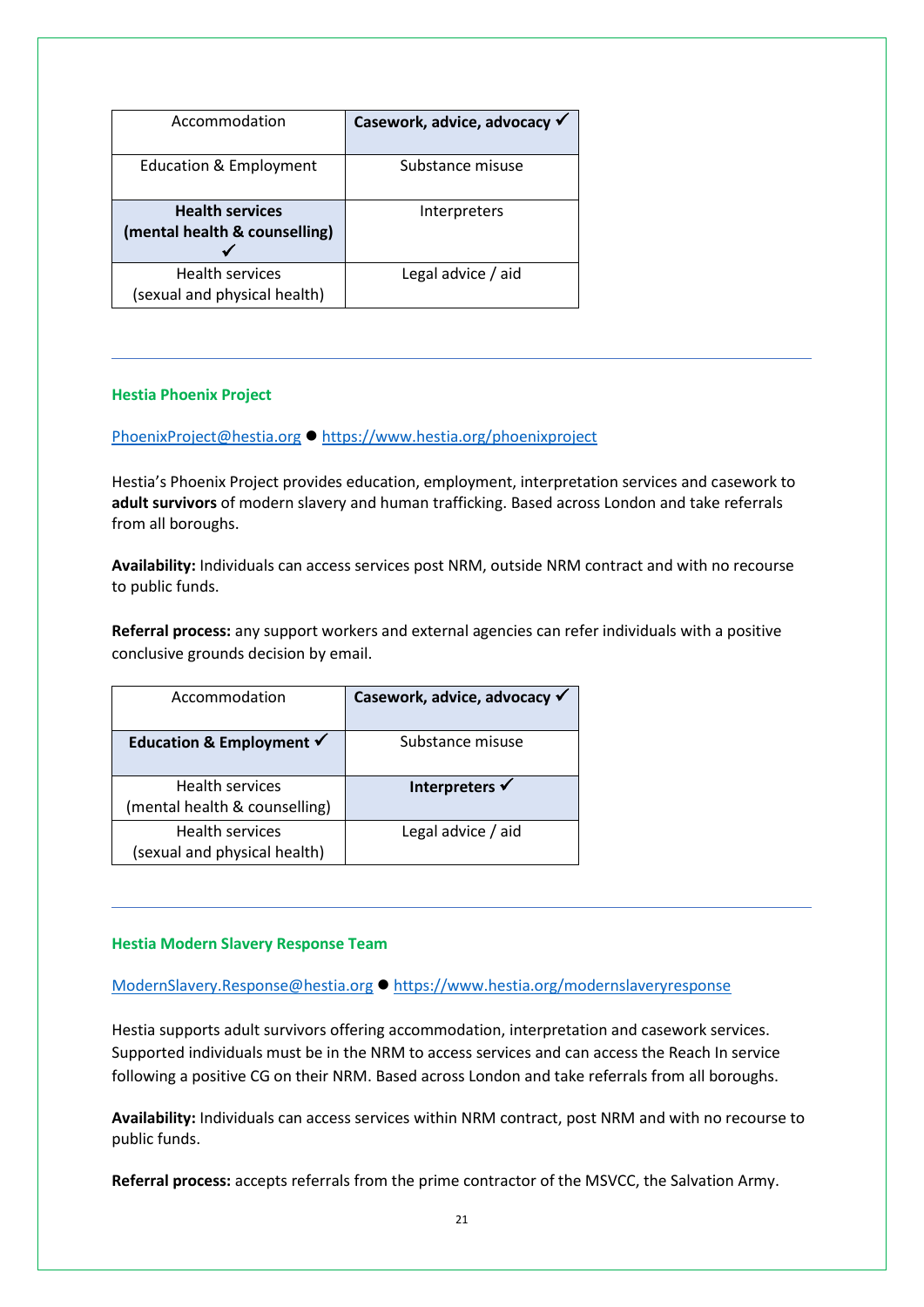| Accommodation √                                         | Casework, advice, advocacy √ |
|---------------------------------------------------------|------------------------------|
| <b>Education &amp; Employment</b>                       | Substance misuse             |
| <b>Health services</b><br>(mental health & counselling) | Interpreters √               |
| <b>Health services</b><br>(sexual and physical health)  | Legal advice / aid           |

#### <span id="page-21-1"></span>**Her Equality Rights and Autonomy HERA**

[info@hera.international](mailto:info@hera.international) ⚫ 07706890463 ⚫ <https://hera.international/>

Provides **adult women** survivors of modern slavery and exploitation access to a business training programme, delivers workshops in setting up a business, gaining a career in a business sector and personal development. Included in the programme is a trained personal mentor to work with the client for 12 months. Based across London and take referrals from all boroughs.

**Availability:** Individuals can access services within NRM contract, outside NRM and with no recourse to public funds.

**Referral process:** referrals are made through application form by caseworker or outreach worker.

| Accommodation                                           | Casework, advice, advocacy |
|---------------------------------------------------------|----------------------------|
| Education & Employment $\checkmark$                     | Substance misuse           |
| <b>Health services</b><br>(mental health & counselling) | Interpreters               |
| <b>Health services</b><br>(sexual and physical health)  | Legal advice / aid         |

**Eligibility:**

**WOMEN** 

#### <span id="page-21-0"></span>**Hibiscus Initiatives**

[referrals@hibiscus.org.uk](mailto:referrals@hibiscus.org.uk) ⚫ 0207 697 4120 ⚫ <https://hibiscusinitiatives.org.uk/about/>

Hibiscus Initiatives offers casework support to adult **foreign national women** who have been affected by the criminal justice system and are not eligible for other sources of support. Casework support is given on matters including education, housing, immigration, welfare benefits, contact with family and life in the UK. Assistance in determining client's rights and entitlements, skill and education training; including basic literacy (delivered by qualified ESOL teacher) and IT classes is also offered. Based across London and take referrals from all boroughs.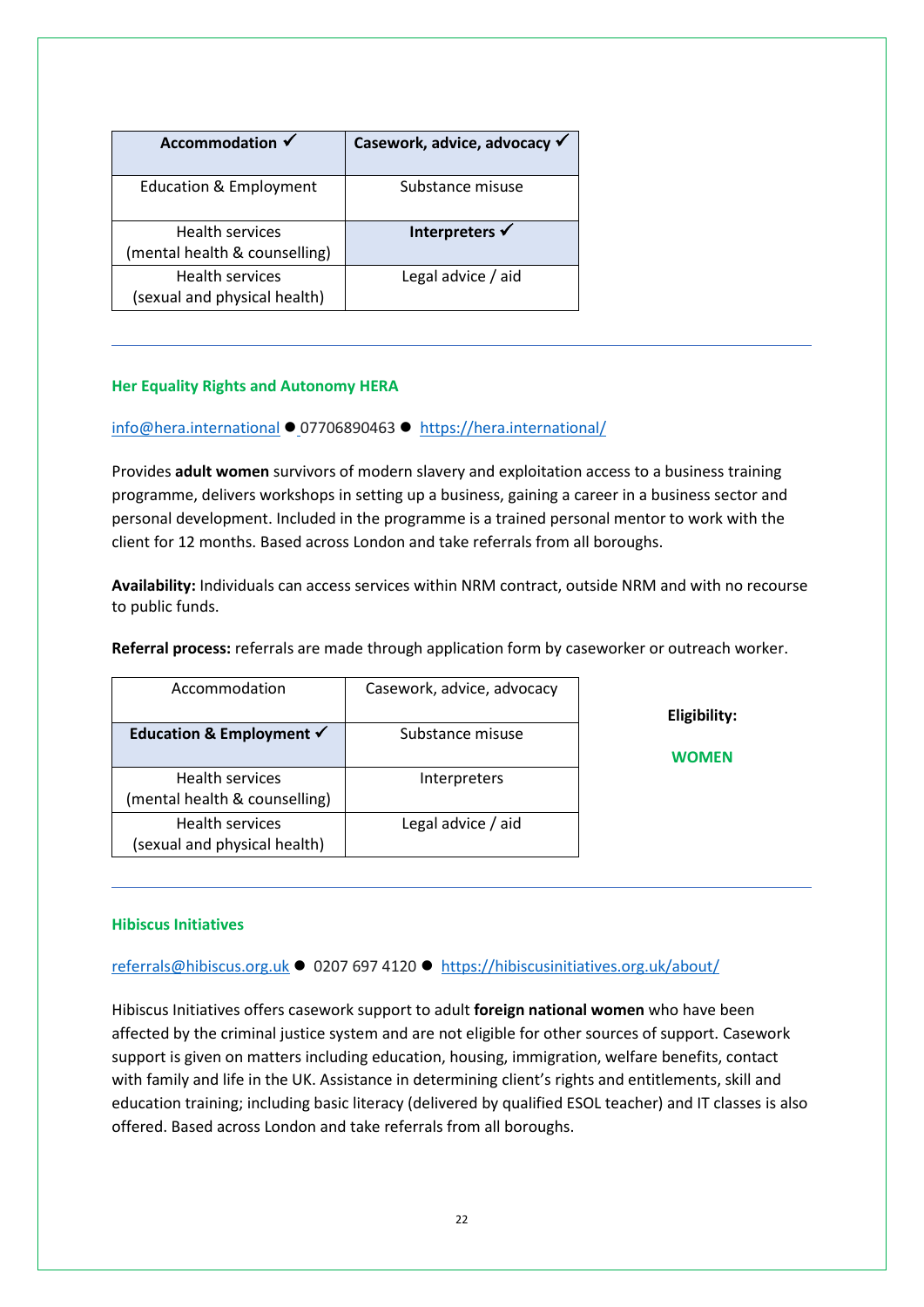**Availability:** Individuals can access services within NRM contract, outside NRM and with no recourse to public funds.

**Referral process:** all agencies or individuals can refer by phone or email.

| Accommodation                                           | Casework, advice, advocacy √ |              |
|---------------------------------------------------------|------------------------------|--------------|
| Education & Employment $\checkmark$                     | Substance misuse             | Eligibility: |
| <b>Health services</b><br>(mental health & counselling) | Interpreters √               | WOMEN        |
| <b>Health services</b><br>(sexual and physical health)  | Legal advice / aid           |              |

#### <span id="page-22-0"></span>**Hope at Home**

[helen@hopeathome.org.uk](mailto:helen@hopeathome.org.uk) ⚫ 07877447341 ⚫ <https://www.hopeathome.org.uk/>

Hope at Home train and support individuals to host low-needs **adult survivors** of human trafficking for up to a year in their homes post-NRM as **move-on accommodation.** Based across London and can take referrals from all boroughs.

**Availability:** Individuals can access services who have reasonable grounds or conclusive grounds decisions and those with no recourse to public funds.

**Referral process:** email the contact number for a referral conform.

| Accommodation $\checkmark$                              | Casework, advice, advocacy |
|---------------------------------------------------------|----------------------------|
| <b>Education &amp; Employment</b>                       | Substance misuse           |
| <b>Health services</b><br>(mental health & counselling) | Interpreters               |
| <b>Health services</b><br>(sexual and physical health)  | Legal advice / aid         |

#### <span id="page-22-1"></span>**Housing for Women**

[info@h4w.co.uk](mailto:info@h4w.co.uk) ⚫ 0783 066 231 ⚫ [https://hfw.org.uk](https://hfw.org.uk/)

Housing for Women provides accommodation and a drop-in centre for women. The drop-in provides daily essentials including food vouchers, mobile phones and top-ups, a laundry service and showers. Housing for Women also can signpost to primary care services, legal support and health services. Based in East London and take referrals from all boroughs.

**Availability:** women can access services within NRM contract and with no recourse to public funds.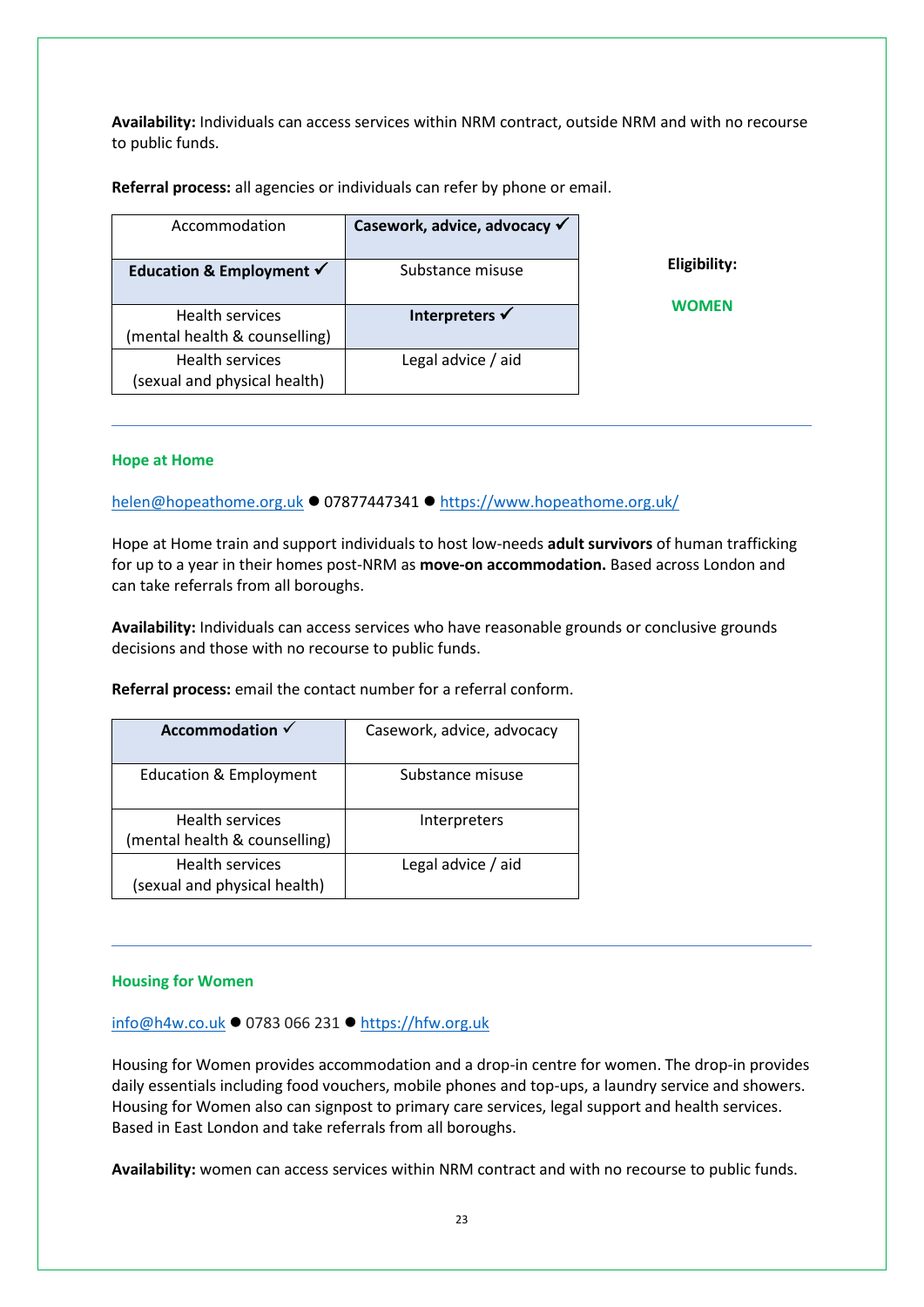**Referral process:** all referrals are made through a caseworker.

| Accommodation √               | Casework, advice, advocacy √ |              |
|-------------------------------|------------------------------|--------------|
|                               |                              | Eligibility: |
| Education & Employment        | Substance misuse             |              |
|                               |                              | WOMEN        |
| Health services               | Interpreters                 |              |
| (mental health & counselling) |                              |              |
| Health services               | Legal advice / aid           |              |
| (sexual and physical health)  |                              |              |

#### **Human Trafficking Foundation (HTF)**

[info@humantraffickingfoundation.org](mailto:info@humantraffickingfoundation.org) ⚫ 020 3773 2040 ⚫ [www.humantraffickingfoundation.org](http://www.humantraffickingfoundation.org/)

The Human Trafficking Foundation brings together parliamentarians NGOs, local authorities, law enforcement, academics and other experts throughout the anti-trafficking and modern slavery sector, to learn from their first-hand experience of supporting victims and disrupting trafficking networks in order to inform policy recommendations to Parliamentarians and Government.

HTF offers one-off small grants to survivors of human trafficking and modern slavery to meet their immediate needs when no other sources of funding are available. Caseworkers can fill out an application form from the website.

#### <span id="page-23-0"></span>Kalayaan

[info@kalayaan.org.uk](mailto:info@kalayaan.org.uk) ⚫ 02072432942 ⚫ <http://www.kalayaan.org.uk/>

Kalayaan supports adults who entered the UK on a **domestic worker visa**, under the Tier 5 route as a diplomatic domestic worker or who believed that they were coming to the UK to carry out domestic work in a private household. Based across London and take referrals from all boroughs.

**Availability:** Individuals can access services within NRM contract, outside NRM, in emergencies and with no recourse to public funds.

**Referral process:** email or contact by phone.

| Accommodation                                           | Casework, advice, advocacy √    |
|---------------------------------------------------------|---------------------------------|
| Education & Employment $\checkmark$                     | Substance misuse                |
| <b>Health services</b><br>(mental health & counselling) | Interpreters √                  |
| <b>Health services</b><br>(sexual and physical health)  | Legal advice / aid $\checkmark$ |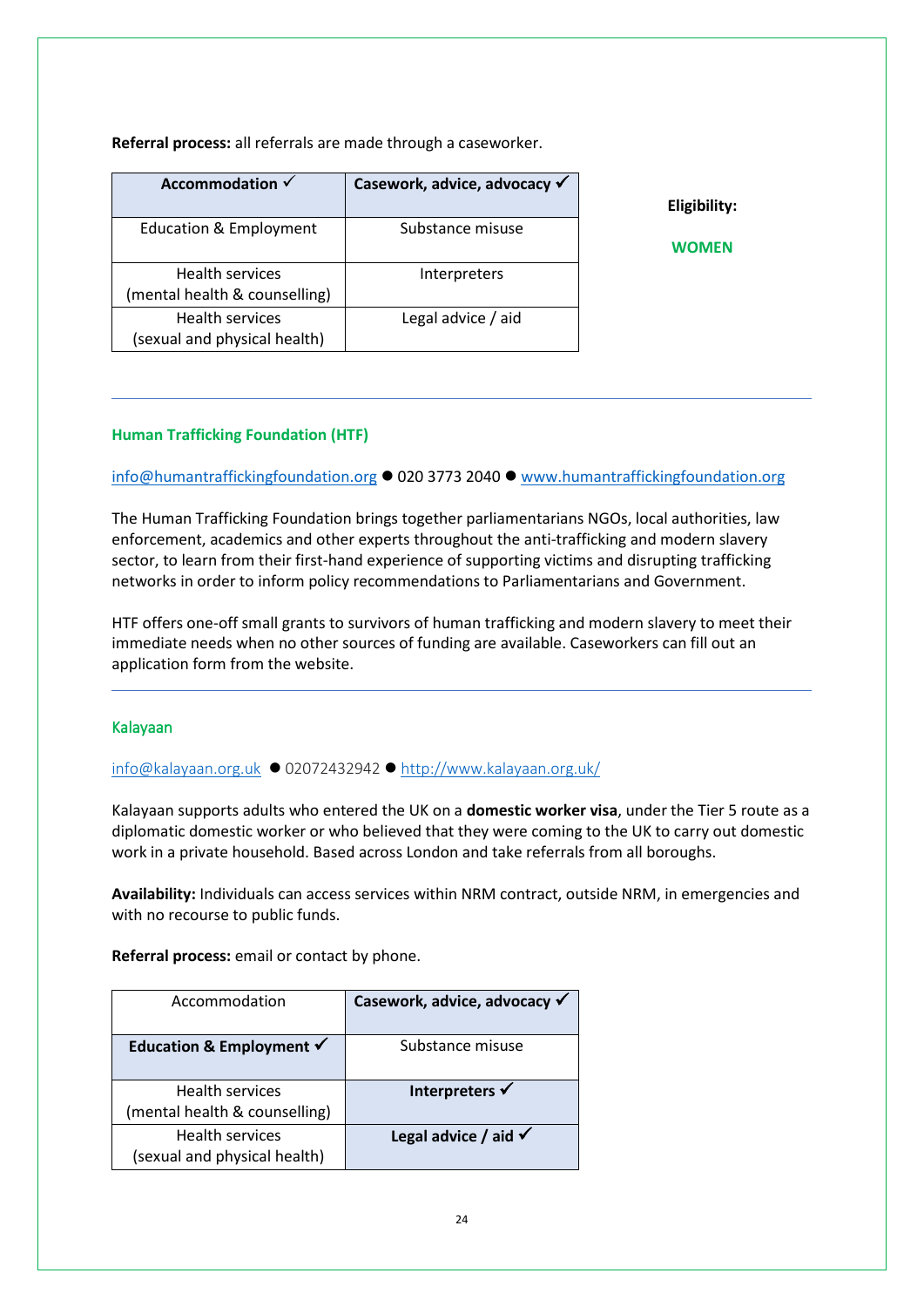#### <span id="page-24-0"></span>**Latin American Women's Rights Service (LAWRS)**

[info@lawrs.org.uk](mailto:info@lawrs.org.uk) ⚫ 0808 145 4909 ⚫ [www.lawrs.org.uk](http://www.lawrs.org.uk/)

LAWRS support **Latin American migrant women** in the UK with advice and support on employment rights, benefits, housing, immigration and domestic abuse. Based across London and take referrals from all boroughs.

**Availability:** Individuals can access services pre and post NRM contract, outside NRM and with no recourse to public funds.

**Referral process:** Self-referral or referral from other organisations.

| Accommodation                                          | Casework, advice, advocacy √    | Eligibility: |
|--------------------------------------------------------|---------------------------------|--------------|
| Education & Employment                                 | Substance misuse                | WOMEN        |
| Health services<br>(mental health & counselling)       | Interpreters                    |              |
| <b>Health services</b><br>(sexual and physical health) | Legal advice / aid $\checkmark$ |              |

#### <span id="page-24-1"></span>**London Move on Project**

[c.beaton@medaille-trust.org.uk](mailto:c.beaton@medaille-trust.org.uk) ⚫ 07983921083 ⚫ [https://www.medaille-trust.org.uk/moving](https://www.medaille-trust.org.uk/moving-on/moving-on-project)[on/moving-on-project](https://www.medaille-trust.org.uk/moving-on/moving-on-project)

The Move on Project is available to **adult women** affected by modern slavery offering casework & befriending service, support to access counselling, signposting to appropriate health services, education and employment opportunities and community integration. Also supports women throughout the justice process and conducts legally admissible interviews. Based in central London takes referrals from all boroughs.

**Availability:** Individuals can access services pre and post NRM contract, outside NRM and with no recourse to public funds.

**Referral process:** takes referrals from service providers but to self-refer visit their website and complete a short self-referral form.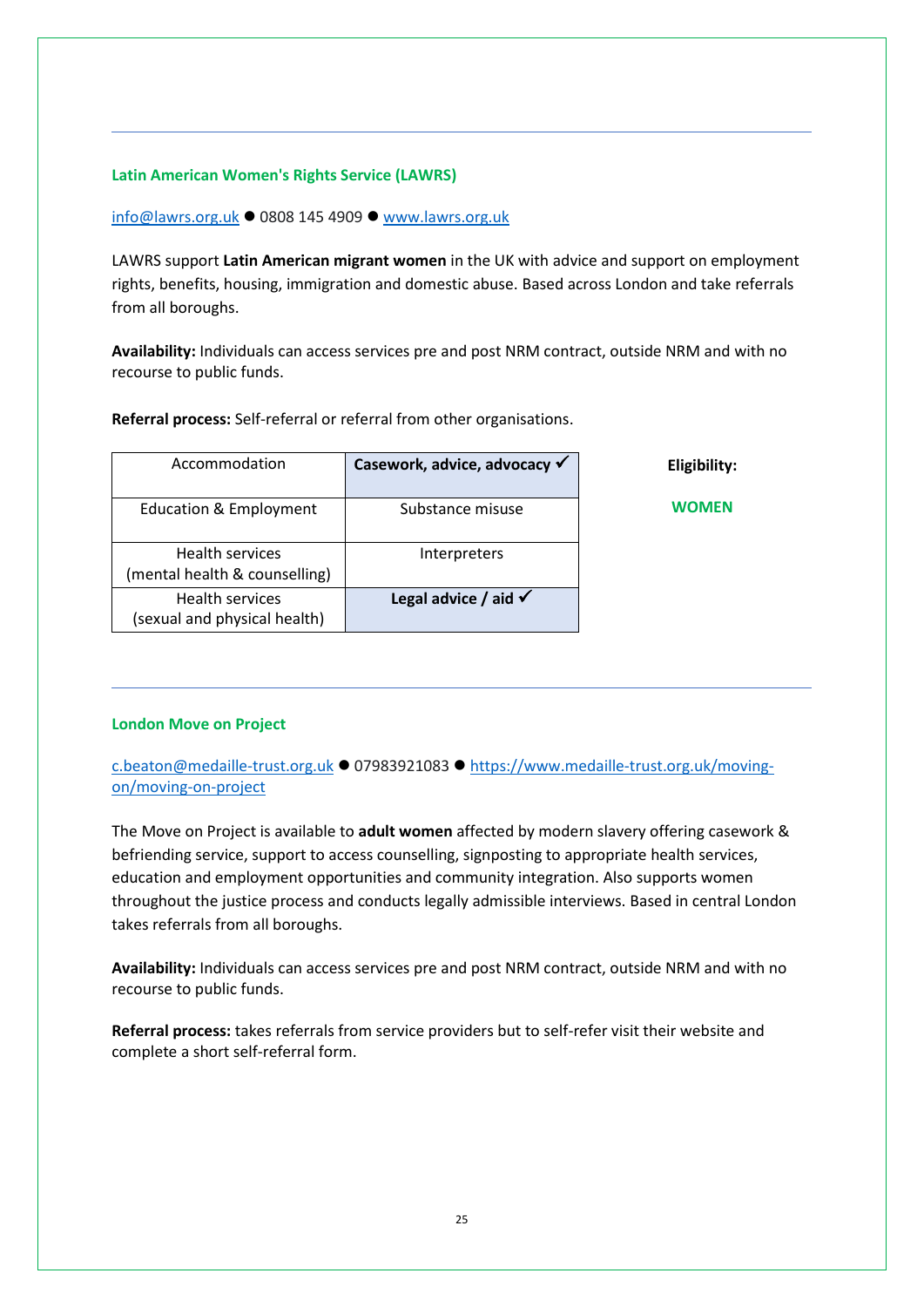| Accommodation                                           | Casework, advice, advocacy √ | Eligibility: |
|---------------------------------------------------------|------------------------------|--------------|
| Education & Employment                                  | Substance misuse             | <b>WOMEN</b> |
| <b>Health services</b><br>(mental health & counselling) | Interpreters <del>√</del>    |              |
| Health services<br>(sexual and physical health)         | Legal advice / aid           |              |

#### <span id="page-25-0"></span>**Love146 UK**

[info@love146.org.uk](mailto:info@love146.org.uk) ⚫ 08456 802 146 ⚫ <https://www.love146.org.uk/>

The Love146 Rapid Response Out of Hours Placement Service (RRPS) provides short term accommodation options for **child victims** of trafficking and modern slavery or unaccompanied children. Love146 specialises in cases of **CCE, county lines, sexual and labour exploitation**. Where the age of a child is disputed, they can also be referred into their provision. Based across London, takes referrals from all boroughs and Hampshire, East and West Sussex.

**Availability:** Individuals can access services pre and post NRM contract, outside NRM, in emergencies and with no recourse to public funds.

**Referral process:** local authorities refer cases to Love149.

| Accommodation√                                          | Casework, advice, advocacy √ |
|---------------------------------------------------------|------------------------------|
| Education & Employment $\checkmark$                     | Substance misuse             |
| <b>Health services</b><br>(mental health & counselling) | Interpreters                 |
| <b>Health services</b><br>(sexual and physical health)  | Legal advice / aid           |

**Eligibility:**

**CHILDREN** 

#### <span id="page-25-1"></span>**Off the Record Youth Counselling**

[stephhernandez@talkofftherecord.org](mailto:stephhernandez@talkofftherecord.org) ● 07747800903● [www.talkofftherecord.org](http://www.talkofftherecord.org/)

Off the Record offers **young people under twenty-five** free youth counselling. They also have a specialised Refugee Service which provides confidential support and counselling to refugees, asylum seekers and forced migrants who are aged between 11 – 25. Based in South East London and takes referrals for young people with a connection to Croydon.

**Availability:** young people can access services pre and post NRM contract, outside and within NRM contract and with no recourse to public funds.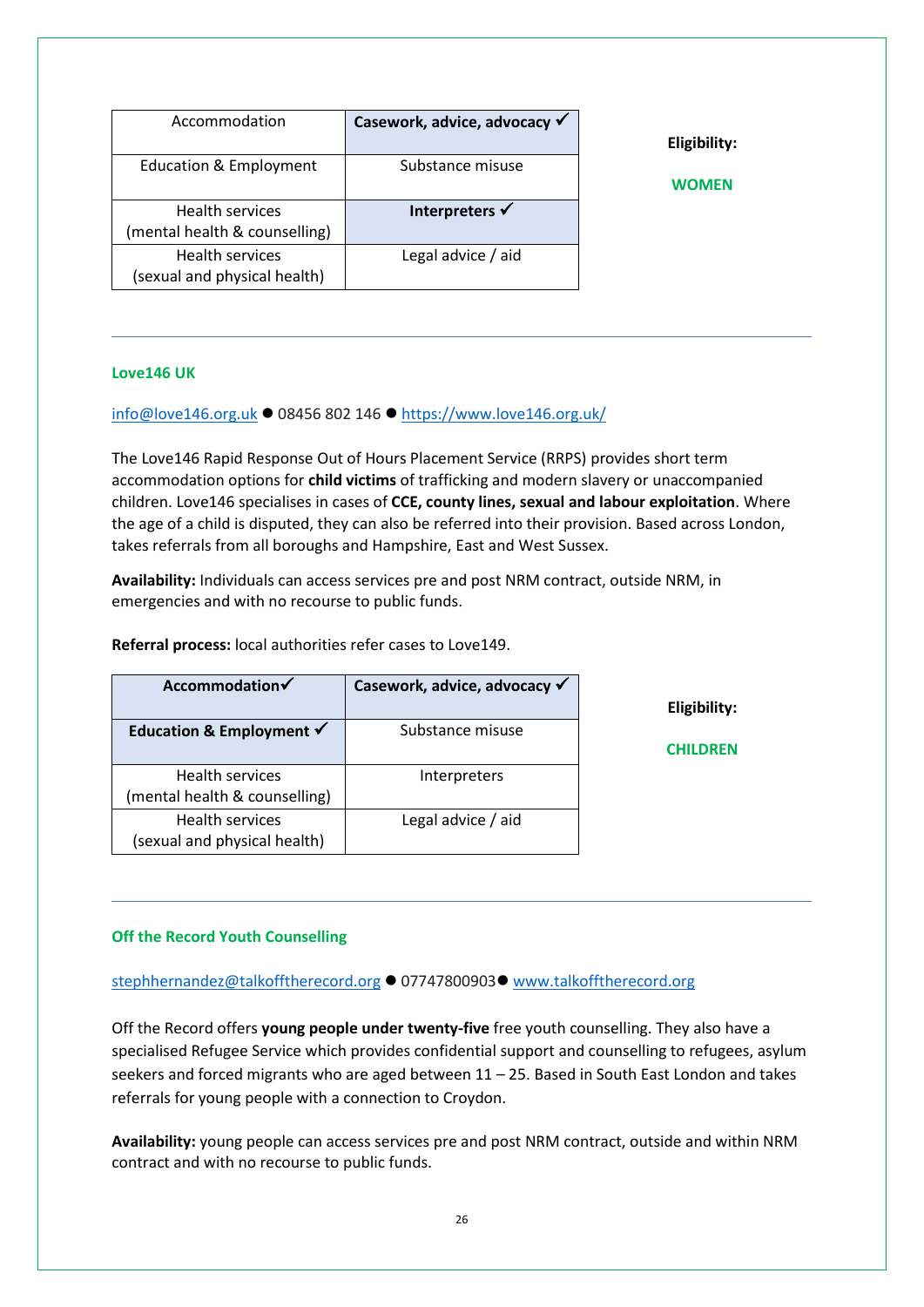**Referral process:** professional or self-referral via a form on website.

| Accommodation                                           | Casework, advice, advocacy |                                        |
|---------------------------------------------------------|----------------------------|----------------------------------------|
| Education & Employment                                  | Substance misuse           | Eligibility:                           |
| <b>Health services</b><br>(mental health & counselling) | Interpreters               | <b>CHILDREN</b><br><b>YOUNG PEOPLE</b> |
| <b>Health services</b><br>(sexual and physical health)  | Legal advice / aid         |                                        |

#### **Mend & Restore Project**

#### [mel.manning48@icloud.com](mailto:mel.manning48@icloud.com) ⚫ 07976965688

The project is a three-month mending and sewing programme beginning September 2021 focused on wellbeing and women's health for women survivors of modern slavery and abuse. Based in East London and takes referrals from East London.

**Availability:** Individuals can access services pre and post NRM contract, outside and within NRM contract and with no recourse to public funds.

**Referral process:** will take referrals from organisations that work with women survivors.

| Accommodation                                           | Casework, advice, advocacy |
|---------------------------------------------------------|----------------------------|
| Education & Employment $\checkmark$                     | Substance misuse           |
| <b>Health services</b><br>(mental health & counselling) | Interpreters               |
| <b>Health services</b><br>(sexual and physical health)  | Legal advice / aid         |

**Eligibility:**

**WOMEN**

#### <span id="page-26-0"></span>**National Ugly Mugs**

[admin@uglymugs.org](mailto:admin@uglymugs.org) ⚫ 0161 629 9861 ⚫ <https://uglymugs.org/um/>

National Ugly Mugs support **sex workers** in making full reports to the police so that the perpetrators can be identified and ensure sex workers have access to professional services when they have been a victim of crime. They also take reports of incidents from sex workers and produce anonymised warnings which are sent directly to sex workers and front-line support projects throughout the UK through their Violence and Crime Reporting and Alert System for Sex Workers in the UK. Based across London and takes referrals from all boroughs.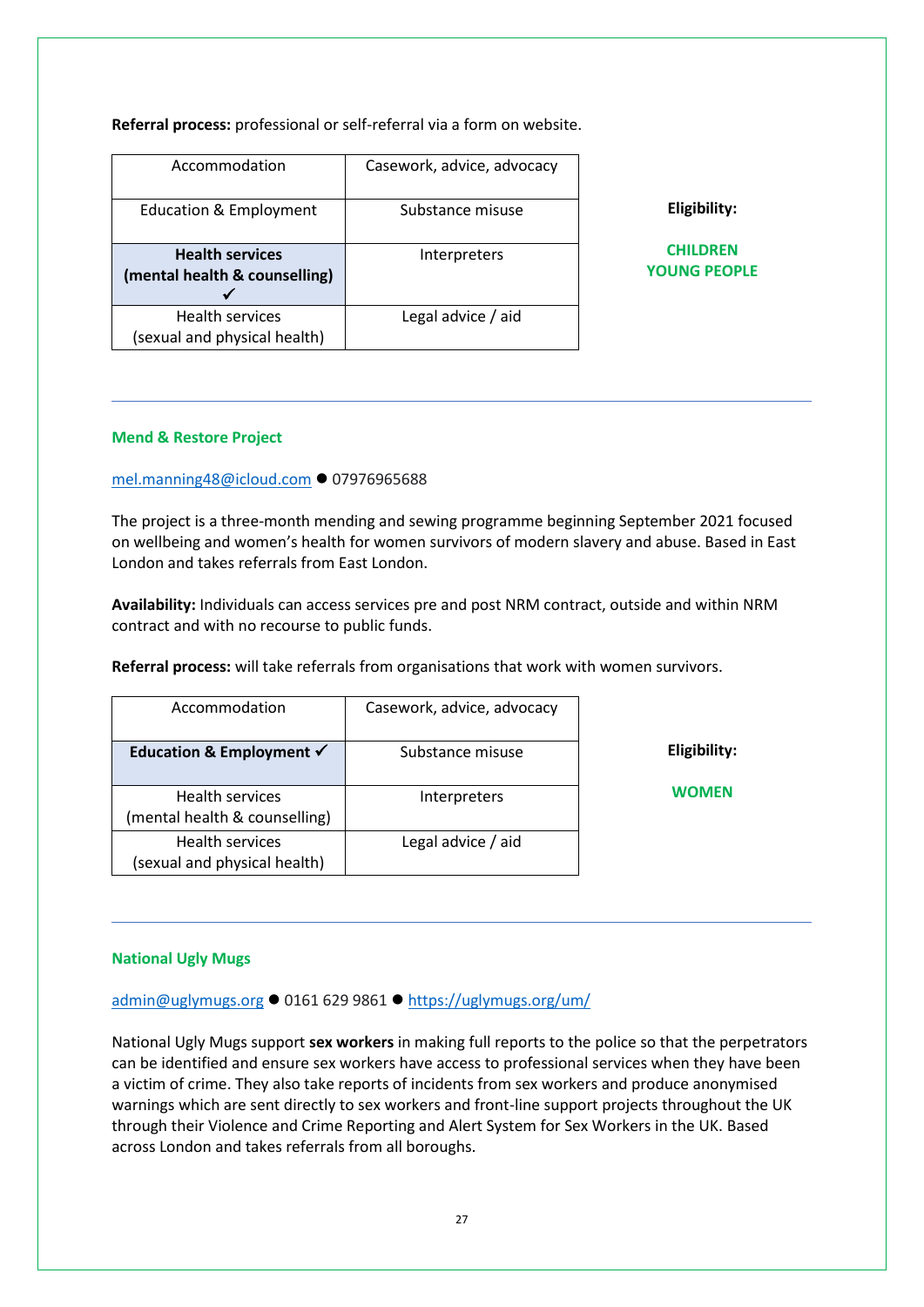**Availability:** Individuals can access services pre and post NRM contract, outside and within NRM contract and with no recourse to public funds.

**Referral process:** No referral process, team is available Monday through to Friday during office hours to answer calls and emails, and text to those who need support following an incident.

| Accommodation                                           | Casework, advice, advocacy √ |
|---------------------------------------------------------|------------------------------|
| <b>Education &amp; Employment</b>                       | Substance misuse             |
| <b>Health services</b><br>(mental health & counselling) | Interpreters                 |
| <b>Health services</b><br>(sexual and physical health)  | Legal advice / aid           |

#### <span id="page-27-0"></span>**Newham Community Renewal Programme**

[info@renewalprogramme.org.uk](mailto:info@renewalprogramme.org.uk) ⚫ 020 8471 6954 ⚫ <https://www.renewalprogramme.org.uk/>

The Renewal Programme has specific services for **refugees & migrants** which include a Food Bank service, Youth Programmes and hostels for both under 25s and over 25s. Based in East London and takes referrals from East London boroughs only.

**Availability:** Individuals can access services with no recourse to public funds.

#### **Referral process:** For the Refugee & Migrant Service email

[rampreferrals@renewalprogramme.org.uk](mailto:rampreferrals@renewalprogramme.org.uk) and for Training and Education please contact [Education@renewalprogramme.org.uk](mailto:Education@renewalprogramme.org.uk)

| Accommodation √                                        | Casework, advice, advocacy √    |
|--------------------------------------------------------|---------------------------------|
| Education & Employment $\checkmark$                    | Substance misuse                |
| <b>Health services</b>                                 | Interpreters                    |
| (mental health & counselling)                          |                                 |
| <b>Health services</b><br>(sexual and physical health) | Legal advice / aid $\checkmark$ |

#### <span id="page-27-1"></span>**The Children's Society: London Services**

[Kelly.Lewington@childrenssociety.org.uk](mailto:Kelly.Lewington@childrenssociety.org.uk) 020 8221 8200 [https://www.childrenssociety.org.uk](https://www.childrenssociety.org.uk/)

The Children's Society offer a range of services, some of which are tailored to particular groups such as the Stride programme for boys and young men who are at risk of, or are being internally trafficked, for the purposes of criminal exploitation. They specialise in both **sexual exploitation** and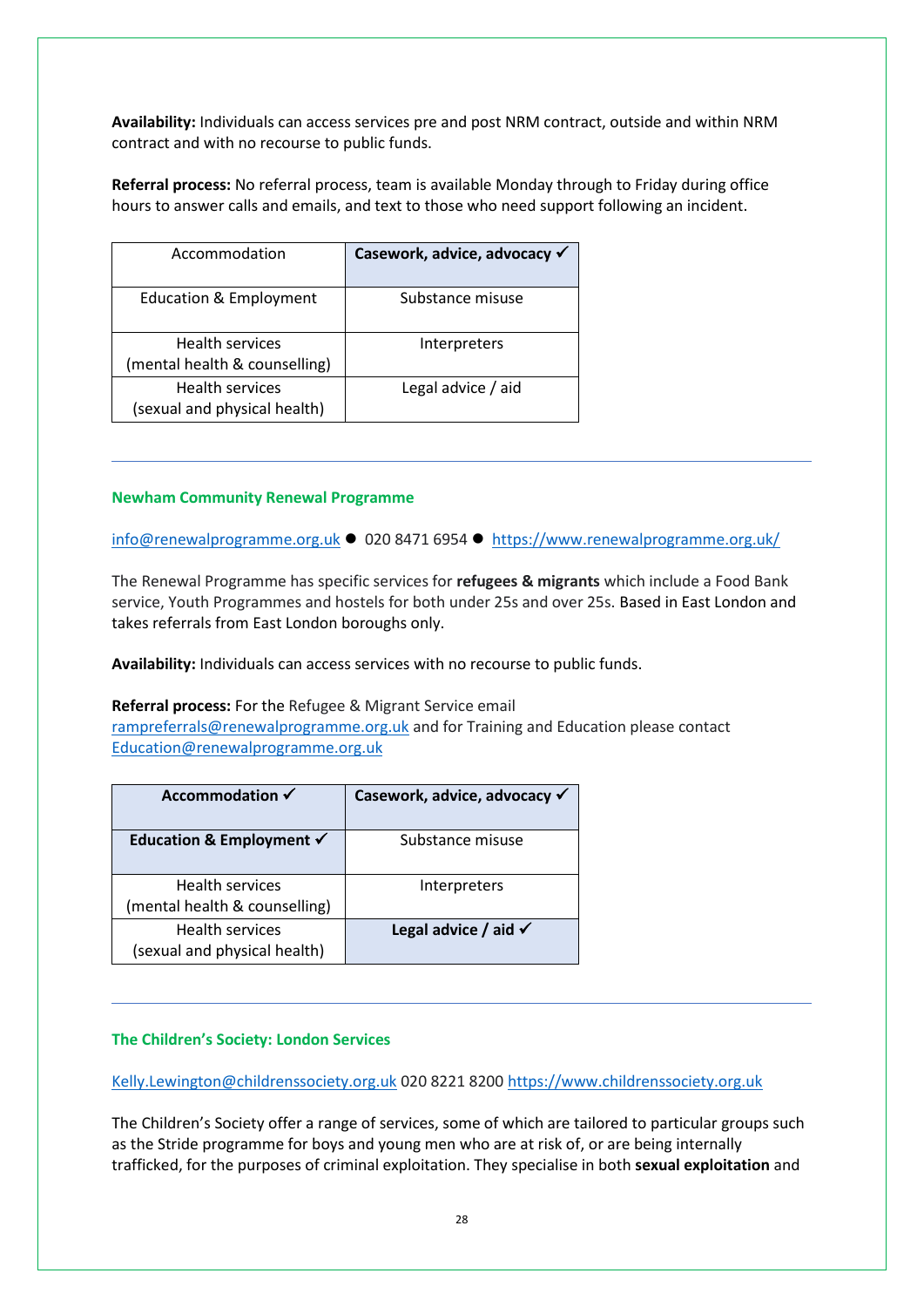**criminal exploitation including county lines** and offer a range of services, some of which are pan-London and others borough specific but takes referrals from all boroughs.

**Availability:** Individuals can access services pre and post NRM contract, outside and within NRM contract and with no recourse to public funds.

**Referral process:** referrals from case workers and practitioners but self-referrals from families and young people can also be discussed.

| Accommodation                                          | Casework, advice, advocacy √ |                     |
|--------------------------------------------------------|------------------------------|---------------------|
|                                                        |                              | Eligibility:        |
| Education & Employment                                 | Substance misuse             |                     |
|                                                        |                              | <b>YOUNG PEOPLE</b> |
| <b>Health services</b>                                 | Interpreters                 |                     |
| (mental health & counselling)                          |                              |                     |
|                                                        |                              |                     |
| <b>Health services</b><br>(sexual and physical health) | Legal advice / aid           |                     |

#### **The Children's Society – National Prevention Programme**

[prevention@childrenssociety.org.uk](mailto:prevention@childrenssociety.org.uk) ⚫ childrenssociety.org.uk

The Children's Society's National Prevention Programme works with strategic partners across sectors to develop interventions and initiatives to prevent child exploitation. They can facilitate both problem-solving and strategic interventions and provide advice and capabilities-building for agencies who are working to prevent child exploitation. **The Prevention Programme does not work directly with children or families.**

#### <span id="page-28-0"></span>**The Passage**

#### [modernslavery@passage.org.uk](mailto:modernslavery@passage.org.uk) ⚫ 02075921850 ⚫ [https://passage.org.uk](https://passage.org.uk/)

Holistic support for **homeless** adults addressing primary needs including emergency accommodation; referral to First Responders; multi-agency case conferences on a case-by-case basis; health and mental health care including referral to a GP; linking with legal aid; and advocacy. Based in central London and takes referrals from Westminster.

**Availability:** Individuals can access services pre and post NRM contract, outside and within NRM contract and with no recourse to public funds.

**Referral process:** self-refer by dropping into The Passage Day Centre. All agencies in Westminster can refer their service users who are homeless by email.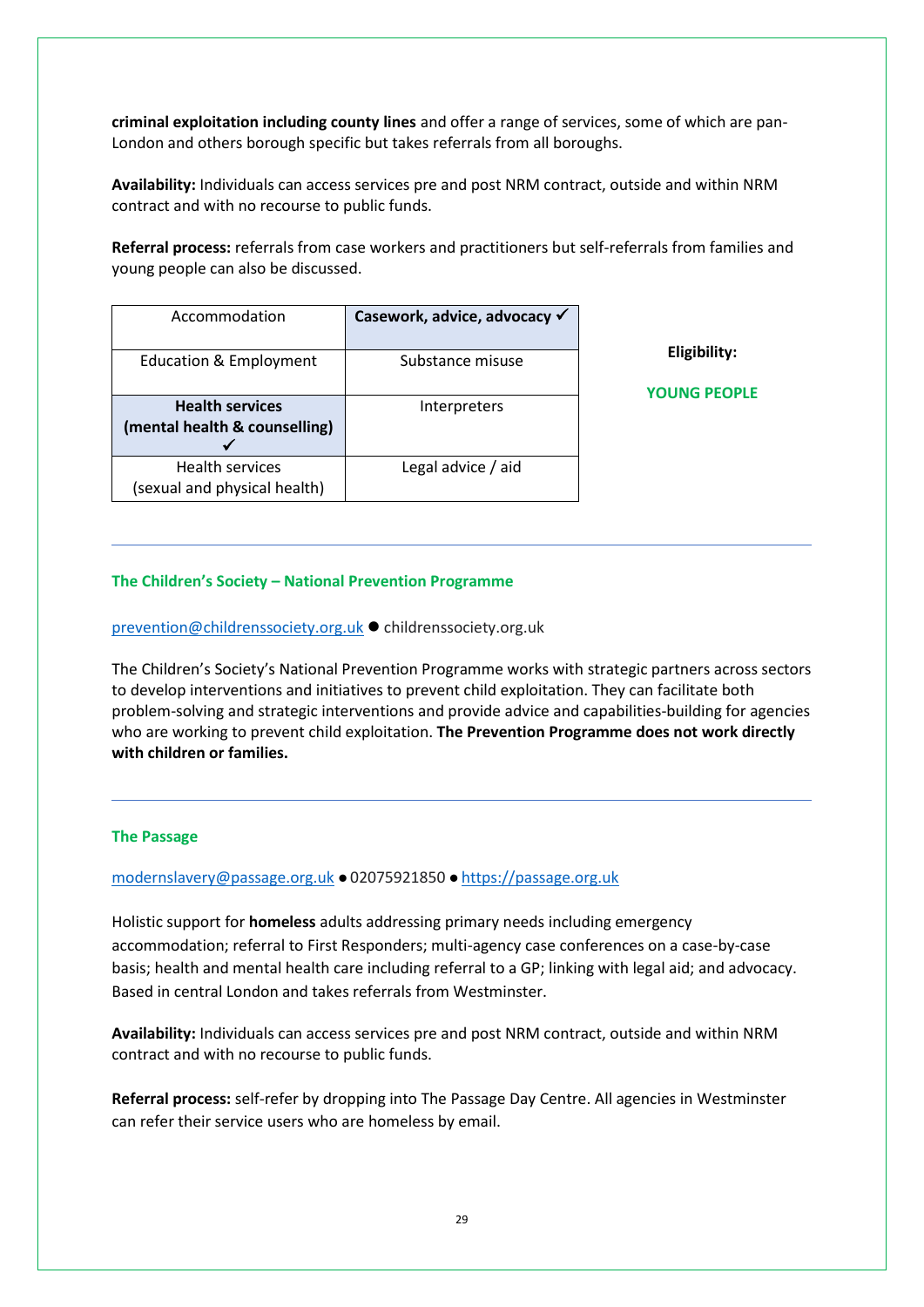| Accommodation √                                                     | Casework, advice, advocacy √    |
|---------------------------------------------------------------------|---------------------------------|
| Education & Employment $\checkmark$                                 | Substance misuse √              |
| <b>Health services</b><br>(mental health & counselling)             | Interpreters                    |
| <b>Health services</b><br>(sexual and physical health) $\checkmark$ | Legal advice / aid $\checkmark$ |

#### <span id="page-29-0"></span>**Marylebone Project**

#### <https://www.maryleboneproject.org.uk/> ⚫ 0203 959 1444 ⚫ referrals@churcharmy.org

Provides 112 long- and short-term beds to **homeless women** over the age of 18 and offer essential facilities and support to women who visit our rough sleeper's drop-in at the Marylebone Centre. The Marylebone Centre also delivers education, employment and training opportunities. Based in Central London and take referrals for those who have had a local connection to the borough of Westminster for six months.

**Availability:** individuals can access services both within NRM contract and outside, in emergencies and with no recourse to public funds.

| Referral process: referral by email from an approved provider, see more information here. |  |
|-------------------------------------------------------------------------------------------|--|
|-------------------------------------------------------------------------------------------|--|

| Accommodation $\checkmark$                              | Casework, advice, advocacy |
|---------------------------------------------------------|----------------------------|
| Education & Employment √                                | Substance misuse           |
| <b>Health services</b><br>(mental health & counselling) | Interpreters               |
| <b>Health services</b><br>(sexual and physical health)  | Legal advice / aid         |

**Eligibility:**

**WOMEN**

#### **Medical Justice**

[med@medicaljustice.org.uk](mailto:med@medicaljustice.org.uk) ⚫ 02075617498 ⚫ [www.medicaljustice.org.uk](http://www.medicaljustice.org.uk/)

Provides medico-legal assessments and associated support for those who are in **immigration detention, either in an IRC or in prison**. Not able accept referrals for people in the community or who are currently serving a sentence in prison. Based across London and take referrals from all boroughs.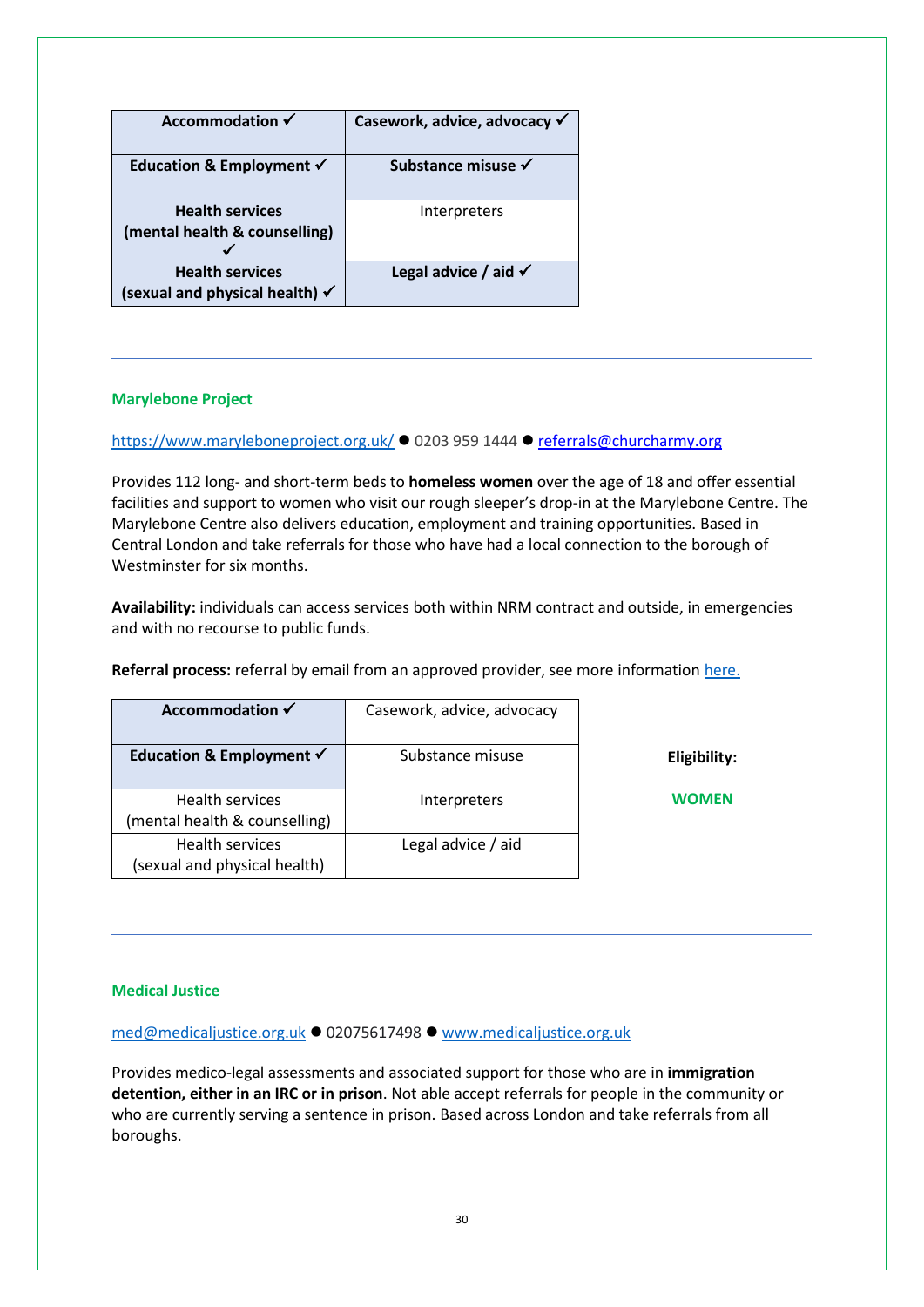**Availability:** Individuals can access services pre and post NRM contract, outside and within NRM contract, in emergencies and with no recourse to public funds.

**Referral process:** Case worker via our online referral form, self-referrals by phone or the online form

| Accommodation                                           | Casework, advice, advocacy √    |
|---------------------------------------------------------|---------------------------------|
| <b>Education &amp; Employment</b>                       | Substance misuse                |
| <b>Health services</b><br>(mental health & counselling) | Interpreters                    |
| <b>Health services</b><br>(sexual and physical health)  | Legal advice / aid $\checkmark$ |

#### <span id="page-30-0"></span>**Rahab UK**

[contact@rahabuk.com](mailto:contact@rahabuk.com) ⚫ 07809219551 ⚫ [www.rahabuk.com](http://www.rahabuk.com/)

Rahab supports both adult women involved in sex work and adult women who have experienced **sexual exploitation**. Support is tailored to individual situations and circumstances including pastoral care, outreach visits and emergency accommodation. Based in West London and takes referrals from all boroughs.

**Availability:** Individuals can access services pre and post NRM contract, outside and within NRM contract, in emergencies and with no recourse to public funds.

**Referral process:** email for a referral form and criteria. Can self-refer either by email or phone.

| Accommodation $\checkmark$                              | Casework, advice, advocacy √ | Eligibility: |
|---------------------------------------------------------|------------------------------|--------------|
| Education & Employment                                  | Substance misuse             | WOMEN        |
| <b>Health services</b><br>(mental health & counselling) | Interpreters                 |              |
| <b>Health services</b><br>(sexual and physical health)  | Legal advice / aid           |              |

#### <span id="page-30-1"></span>**Refuge**

[modernslavery@refuge.org.uk](mailto:modernslavery@refuge.org.uk) ⚫ 07741119930 ⚫ <https://www.refuge.org.uk/>

Refuge can help victims of modern slavery to access support that is tailored to their specific risks and experiences, for example relating to safety, health, trauma, immigration support and economic independence. The service focuses on providing a culturally specific service to **Middle Eastern,**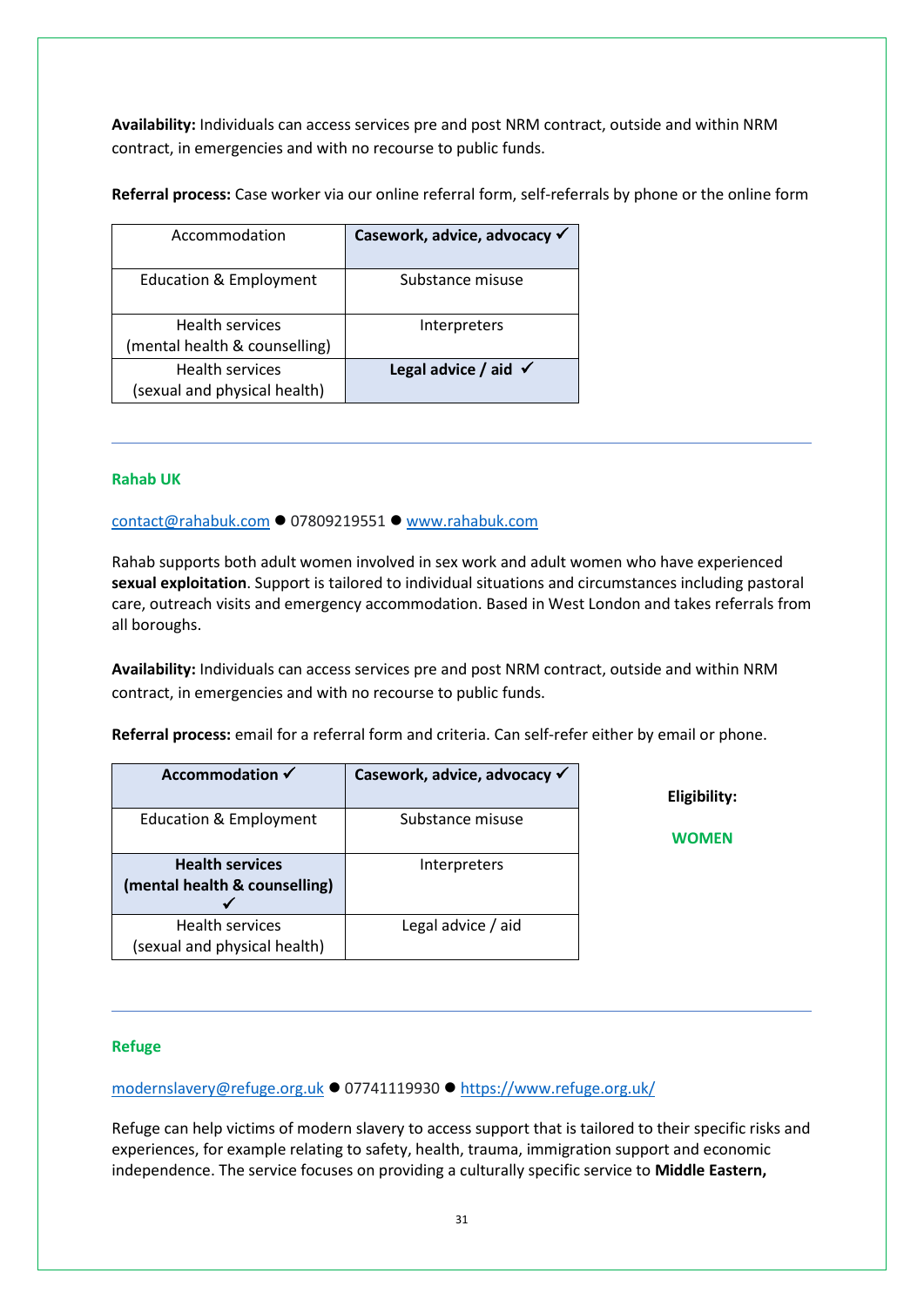**Eastern European, Vietnamese and Chinese victims** of **sexual exploitation, forced or sham marriage and domestic servitude.** Based across London and takes referrals from all boroughs.

**Availability:** Individuals can access services pre and post NRM contract, outside and within NRM contract, in emergencies and with no recourse to public funds.

**Referral process:** The service takes agency or self-referrals via phone or email.

| Accommodation                                           | Casework, advice, advocacy √ |
|---------------------------------------------------------|------------------------------|
| <b>Education &amp; Employment</b>                       | Substance misuse             |
| <b>Health services</b><br>(mental health & counselling) | Interpreters                 |
| Health services<br>(sexual and physical health)         | Legal advice / aid           |

#### <span id="page-31-0"></span>**SPACE (Stop & Prevent Adolescent Criminal Exploitation)**

[email@bespaceaware.co.uk](mailto:email@bespaceaware.co.uk) ⚫ <http://www.bespaceaware.co.uk/436824474>

SPACE provides support services for **British victims** of **Criminal Exploitation** including county lines. SPACE does county lines, (C)CE and modern slavery training, consultancy and expert witness service. Based across London and takes referrals from all boroughs.

**Availability:** Individuals can access services pre and post NRM contract, outside and within NRM contract, in emergencies and with no recourse to public funds.

**Referral process:** by email from statutory services, NGOs or from affected families and victims directly.

| Accommodation                                           | Casework, advice, advocacy √ |
|---------------------------------------------------------|------------------------------|
| Education & Employment $\checkmark$                     | Substance misuse             |
| <b>Health services</b><br>(mental health & counselling) | Interpreters                 |
| <b>Health services</b><br>(sexual and physical health)  | Legal advice / aid           |

#### <span id="page-31-1"></span>**Street Talk**

[info@street-talk.org.uk](mailto:info@street-talk.org.uk) ⚫ 07913817046 ⚫ [https://www.street-talk.org.uk](https://www.street-talk.org.uk/)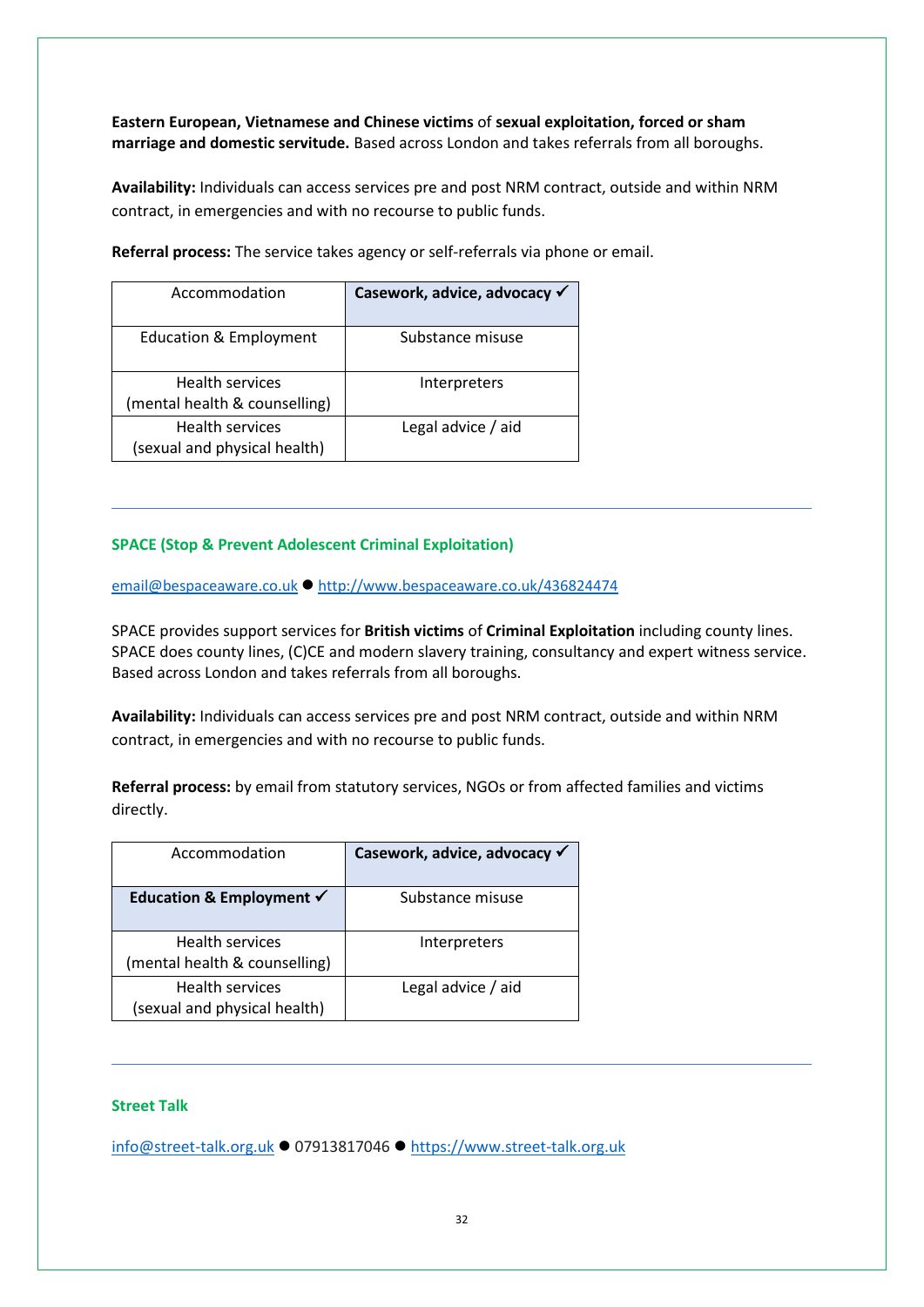Street Talk provides free psychotherapy to vulnerable women including survivors of trafficking and modern slavery specialising in cases of **sexual exploitation**. Able to offer long-term support and are also experienced in supporting asylum-seeking women throughout the asylum process. Based across London and takes referrals from all boroughs.

**Availability:** Individuals can access services pre and post NRM contract, outside and within NRM contract and with no recourse to public funds.

**Referral process:** referrals come via partner organisation staff and self-referrals are accepted. Email or phone.

| Accommodation                                           | Casework, advice, advocacy |                                        |
|---------------------------------------------------------|----------------------------|----------------------------------------|
| Education & Employment                                  | Substance misuse           | Eligibility:                           |
| <b>Health services</b><br>(mental health & counselling) | Interpreters               | <b>WOMEN AND</b><br><b>TRANSGENDER</b> |
| <b>Health services</b><br>(sexual and physical health)  | Legal advice / aid         |                                        |

#### <span id="page-32-0"></span>**Tamar**

[admin@tamarteam.org](mailto:admin@tamarteam.org) ⚫ 07564410069 ⚫ <https://tamarwestminster.org/>

Tamar is a Christian **faith-based** charity supporting women & transgender people who **are sexually exploited**. Enables individuals to access statutory and other available services. Tamar are experienced in working with the Chinese and Thai diaspora and can provide translation, but services are open to all. Creative classes, English classes, accompaniment to appointments, exploring Christianity & supporting people in their Christian faith. Based in Central London and takes referrals from across the borough of Westminster & City of London.

**Availability:** Individuals can access services pre and post NRM contract, outside and within NRM contract and with no recourse to public funds.

**Referral process:** clients can both self-refer to us or can be referred by a third party of any kind.

| Accommodation                                          | Casework, advice, advocacy √ |
|--------------------------------------------------------|------------------------------|
| Education & Employment $\checkmark$                    | Substance misuse             |
| <b>Health services</b>                                 | Interpreters √               |
| (mental health & counselling)                          |                              |
| <b>Health services</b><br>(sexual and physical health) | Legal advice / aid           |

#### **Eligibility:**

**WOMEN AND TRANSGENDER**